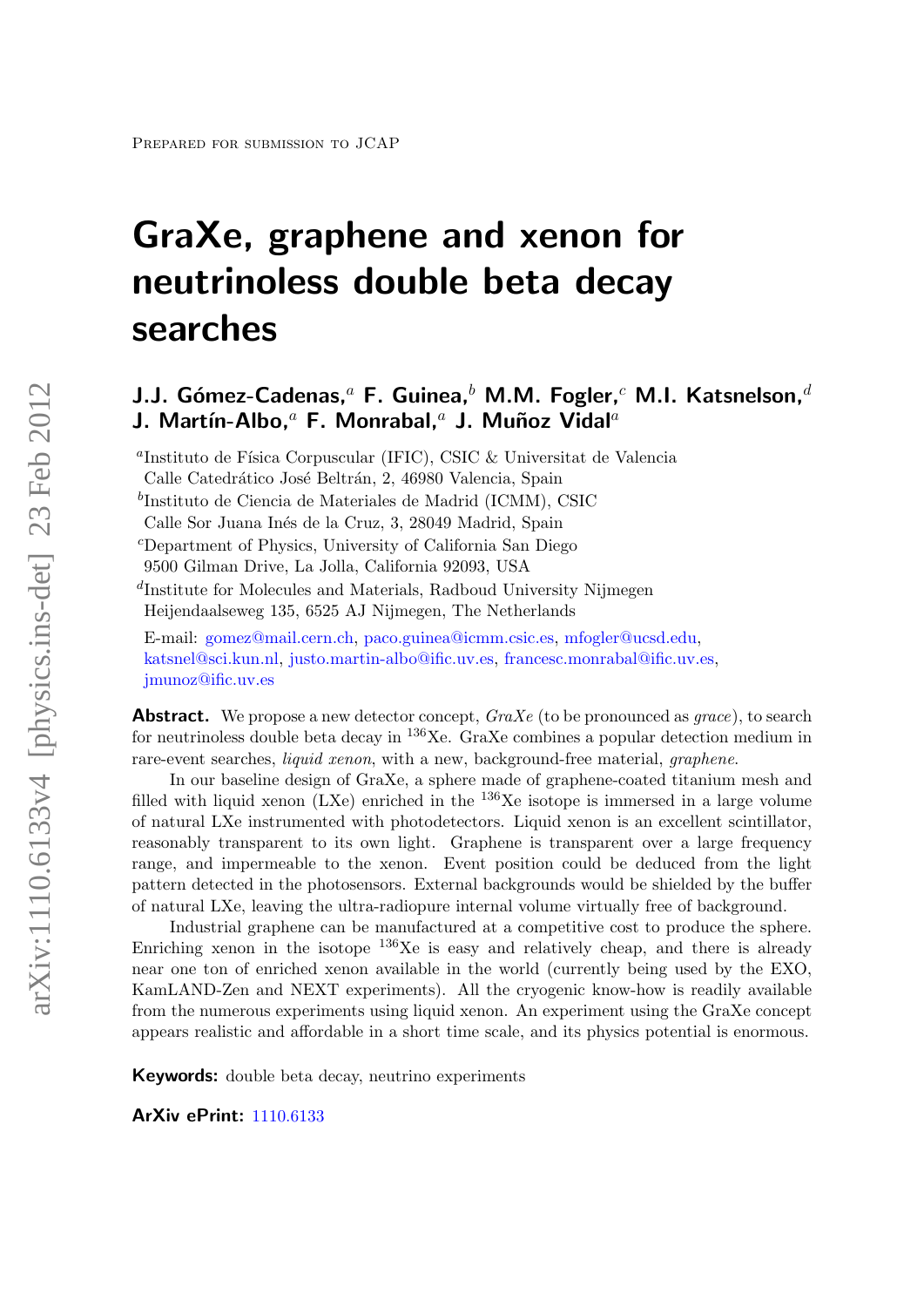### **Contents**

| 1           | Introduction                                                         |                |  |
|-------------|----------------------------------------------------------------------|----------------|--|
| $\bf{2}$    | Neutrinoless double beta decay                                       |                |  |
|             | Double beta decay and Majorana neutrinos<br>2.1                      | $\overline{2}$ |  |
|             | Experimental aspects<br>2.2                                          | 3              |  |
| $\bf{3}$    | Liquid xenon as detection medium                                     |                |  |
|             | Primary signals in liquid xenon: ionization and scintillation<br>3.1 | $\overline{4}$ |  |
|             | Collection of the ionization charges<br>$3.2\,$                      | $\overline{5}$ |  |
|             | Detection of scintillation light<br>$3.3\,$                          | $\overline{5}$ |  |
|             | Energy resolution in LXe<br>3.4                                      | 6              |  |
| 4           | Graphene                                                             | 6              |  |
| 5           | GraXe in scintillation mode                                          | 7              |  |
|             | Description of the detector<br>5.1                                   |                |  |
|             | Optical detection efficiency and energy resolution<br>5.2            | 9              |  |
|             | Sensitivity of GraXe in scintillation mode<br>5.3                    | 9              |  |
| 6           | Measuring ionization in Graxe                                        |                |  |
|             | Sensitivity of GraXe using scintillation and ionization<br>6.1       | 11             |  |
| $7^{\circ}$ | Conclusions and outlook                                              | 13             |  |

# <span id="page-1-0"></span>1 Introduction

Neutrinoless double beta decay  $(\beta \beta 0\nu)$  is a hypothetical, very slow nuclear transition in which two neutrons undergo β-decay simultaneously and without the emission of neutrinos. The importance of this process goes beyond its intrinsic interest: an unambiguous observation would establish that neutrinos are Majorana particles — that is to say, truly neutral particles identical to their antiparticles — and prove that total lepton number is not a conserved quantity.

After 70 years of experimental effort, no compelling evidence for the existence of  $\beta\beta 0\nu$ has been obtained. However, a new generation of experiments that are already running or about to run promises to push forward the current limits exploring the degenerate region of neutrino masses (see [\[1\]](#page-14-0) for a recent review of the field). In order to do that, the experiments are using masses of  $\beta\beta$  isotope ranging from tens of kilograms to several hundreds, and will need to improve the background rates achieved by previous experiments by, at least, an order of magnitude. If no signal is found, masses in the ton scale and further background reduction will be required. Among the new-generation experiments, only a few can possibly be extrapolated to those levels.

In this paper, we propose a new detector concept that can result in an experiment possessing both a very large isotope mass and an extremely low background rate. We call this detector  $GraXe$  (to be pronounced as *grace*), contracting the two keywords that define our proposal: graphene and xenon.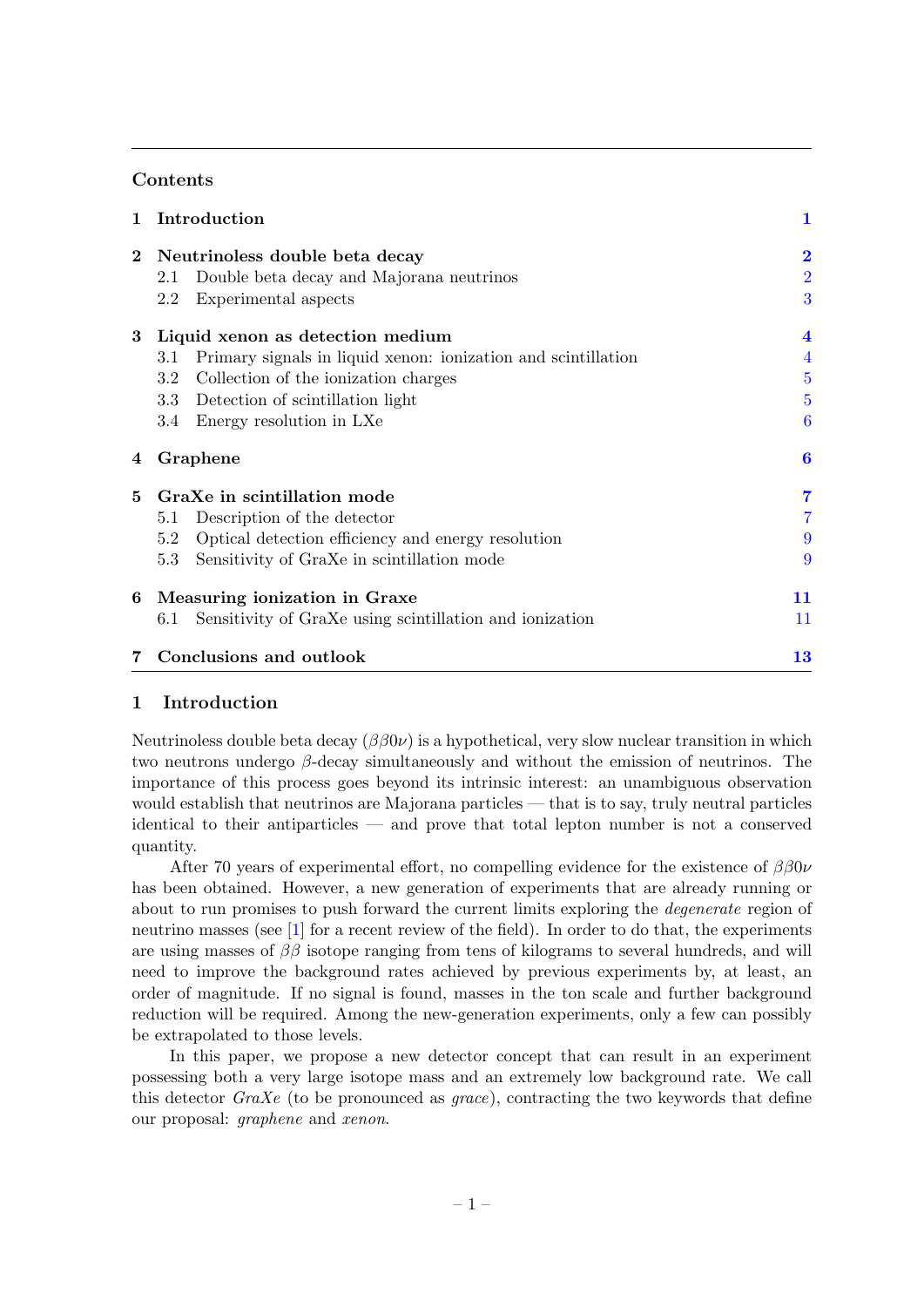GraXe combines several ideas already being exploited in the field with new possibilities available thanks to the use of graphene. In the simplest version of the detector, a balloon of graphene filled with liquid xenon (LXe) enriched in the isotope  $^{136}Xe$ , a  $\beta\beta$  emitter, would be placed in the center of a large LXe scintillation detector, such as future versions of XMASS [\[2,](#page-14-1) [3\]](#page-14-2). Possible improvements of this baseline include adding an electrode to the center of the detector to measure the ionization, therefore improving the location of the event and possibly the energy resolution.

Liquid xenon offers as a detection medium high stopping power (thus the capability of shielding easily external backgrounds), excellent radiopurity and the availability of ionization and scintillation signals. Furthermore, it is possible to deploy a large mass of enriched xenon, being the simplest (and cheapest)  $\beta\beta$  source to enrich. In addition, GraXe exploits the fact that graphene is: impermeable to the xenon (no diffusion losses) and with enormous tensile strength; transparent to the VUV light emitted by xenon; metallic; and extremely radiopure (virtually zero contamination of radioactive impurities) and non-degassing (thus the LXe contained in the graphene balloon is essentially free of impurities).

The paper is organized as follows. Section [2](#page-2-0) briefly discusses the physics motivations to search for  $\beta\beta 0\nu$  processes, as well as the basic experimental aspects. Section [3](#page-4-0) reviews the fundamental properties of LXe as a detection medium, and section [4](#page-6-1) offers a very condensed summary of the properties of graphene of interest for our application. The conceptual ideas behind GraXe are developed in sections [5](#page-7-0) and [6.](#page-11-0) Finally, section [7](#page-13-0) presents conclusions and an outlook, including a possible road map to develop the experiment.

#### <span id="page-2-0"></span>2 Neutrinoless double beta decay

#### <span id="page-2-1"></span>2.1 Double beta decay and Majorana neutrinos

Double beta decay ( $\beta\beta$ ) is a very rare nuclear transition in which a nucleus with Z protons decays into a nucleus with  $Z + 2$  protons and the same mass number A. The decay can occur only if the initial nucleus is less bound than the final nucleus, and both more than the intermediate one. There are 35 naturally-occurring isotopes that can undergo  $\beta\beta$ . Two decay modes are usually considered:

- The standard two-neutrino mode  $(\beta \beta 2\nu)$ , consisting in two simultaneous beta decays,  $(Z, A) \rightarrow (Z + 2, A) + 2 e^- + 2 \bar{\nu}_e$ , which has been observed in several isotopes with typical half-lives in the range of  $10^{18}-10^{21}$  years (see, for instance, [\[1\]](#page-14-0) and references therein).
- The neutrinoless mode  $(\beta \beta 0\nu)$ ,  $(Z, A) \rightarrow (Z+2, A)+2e^-$ , which violates lepton-number conservation, and is therefore forbidden in the Standard Model of particle physics. An observation of  $\beta\beta 0\nu$  would prove that neutrinos are massive, Majorana particles [\[4\]](#page-14-3). No convincing experimental evidence of the decay exists to date (see section [2.2\)](#page-3-0).

The implications of experimentally establishing the existence of  $\beta\beta 0\nu$  would be profound. First, it would demonstrate that total lepton number is violated in physical phenomena, an observation that could be linked to the cosmic asymmetry between matter and antimatter through the process known as leptogenesis [\[5,](#page-14-4) [6\]](#page-14-5). Second, Majorana neutrinos provide a natural explanation to the smallness of neutrino masses, the so-called seesaw mechanism  $[7-10]$  $[7-10]$ .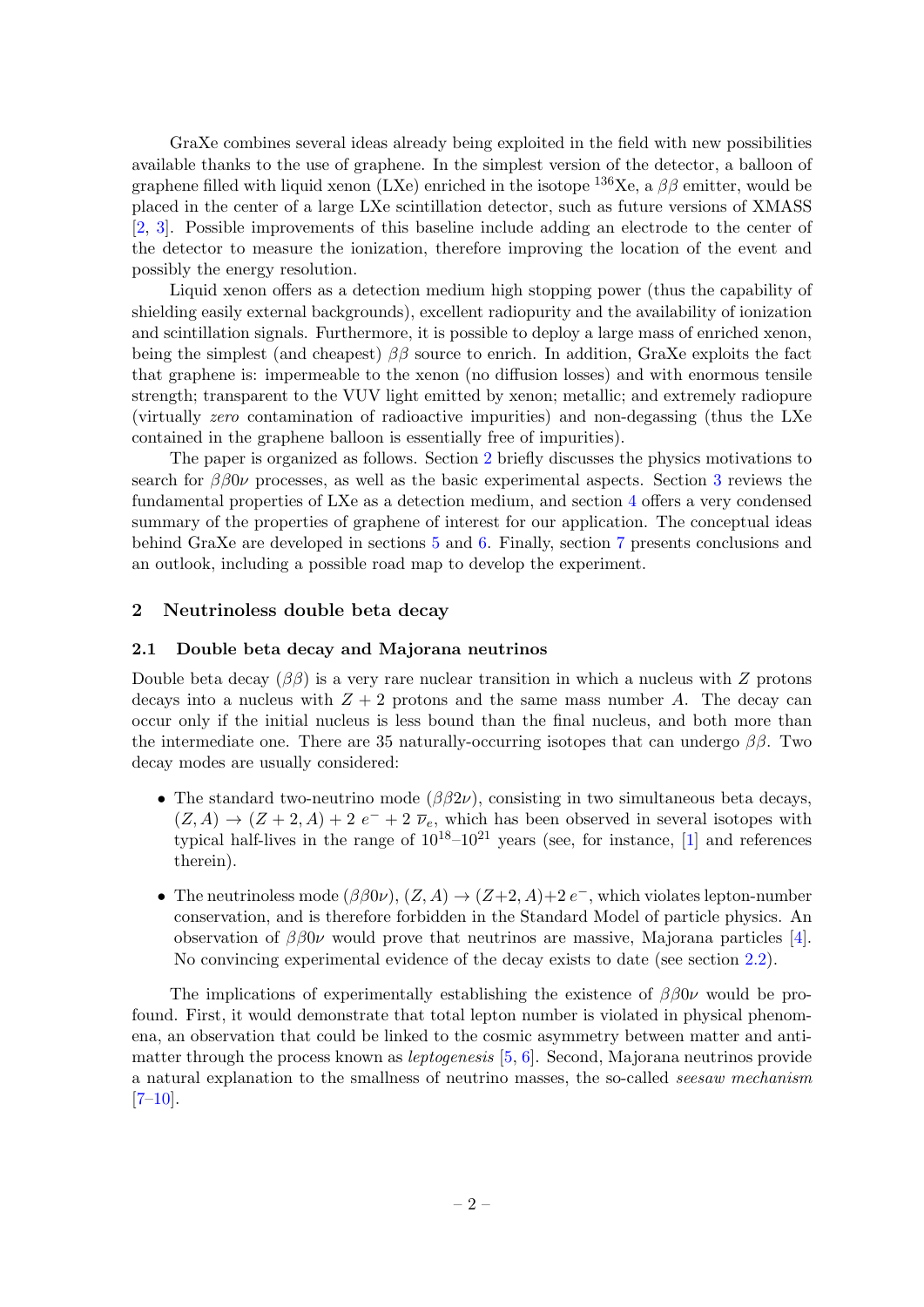

<span id="page-3-1"></span>Figure 1. Energy spectrum of the electrons emitted in the  $\beta\beta$  decay of <sup>136</sup>Xe, as seen with a 1% FWHM energy resolution at  $Q_{\beta\beta}$ . The left peak corresponds to the  $\beta\beta 2\nu$  decay, while the right peak, centered at  $Q_{\beta\beta} = 2458$  keV, corresponds to the  $\beta\beta 0\nu$ . The normalization scale between the two peaks is arbitrary.

Several underlying mechanisms — involving, in general, physics beyond the Standard Model — have been proposed for  $\beta \beta 0\nu$  [\[11\]](#page-14-8), the simplest one being the virtual exchange of light Majorana neutrinos. Assuming this to be the dominant one at low energies, the half-life of  $\beta\beta 0\nu$  can be written as

$$
(T_{1/2}^{0\nu})^{-1} = G^{0\nu} \, \left| M^{0\nu} \right|^2 \, m_{\beta\beta}^2. \tag{2.1}
$$

In this equation,  $G^{0\nu}$  is an exactly-calculable phase-space integral for the emission of two electrons;  $M^{0\nu}$  is the nuclear matrix element of the transition, that has to be evaluated theoretically; and  $m_{\beta\beta}$  is the *effective Majorana mass* of the electron neutrino:

$$
m_{\beta\beta} = \left| \sum_{i} U_{ei}^{2} m_{i} \right|, \qquad (2.2)
$$

where  $m_i$  are the neutrino mass eigenstates and  $U_{ei}$  are elements of the neutrino mixing matrix. Therefore, a measurement of the  $\beta\beta 0\nu$  decay rate would provide direct information on neutrino masses [\[1\]](#page-14-0).

#### <span id="page-3-0"></span>2.2 Experimental aspects

The detectors used in double beta decay experiments are designed to measure the energy of the radiation emitted by a  $\beta\beta$  source. In the case of  $\beta\beta 0\nu$ , the sum of the kinetic energies of the two released electrons is always the same, and corresponds to the mass difference between the parent and the daughter nuclei:  $Q_{\beta\beta} \equiv M(Z, A) - M(Z + 2, A)$ . However, due to the finite energy resolution of any detector,  $\beta\beta 0\nu$  events are reconstructed within a non-zero energy range centered around  $Q_{\beta\beta}$ , typically following a gaussian distribution, as shown in figure [1.](#page-3-1) Other processes occurring in the detector can fall in that region of energies, thus becoming a background and compromising drastically the experiment's expected sensitivity to  $m_{\beta\beta}$  [\[12\]](#page-14-9).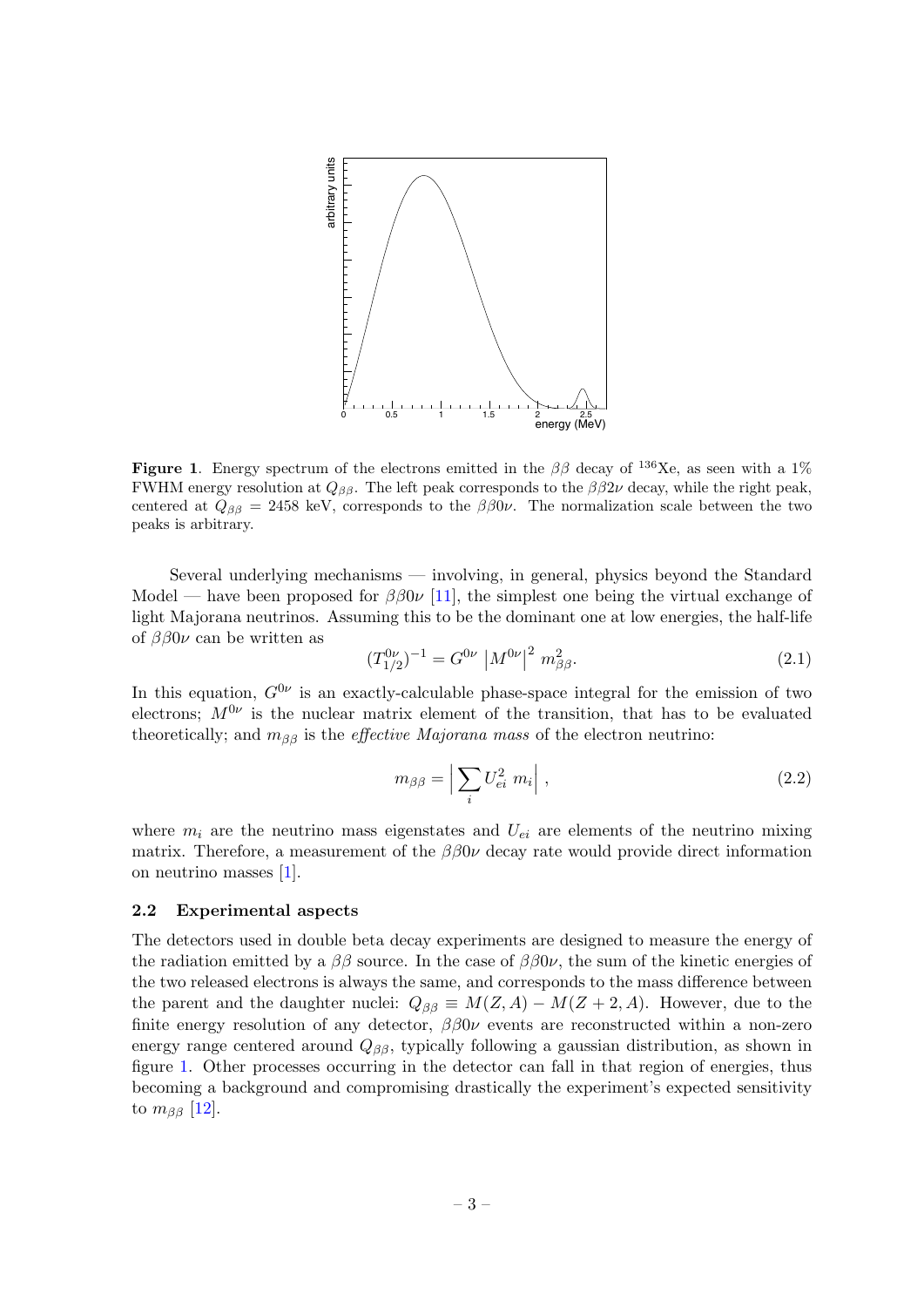All double beta decay experiments have to deal with an intrinsic background, the  $\beta\beta 2\nu$ , that can only be suppressed by means of good energy resolution. Backgrounds of cosmogenic origin force the underground operation of the detectors. Natural radioactivity emanating from the detector materials and surroundings can easily overwhelm the signal peak, and consequently careful selection of radiopure materials is essential. Additional experimental signatures that allow the distinction of signal and background are a bonus to provide a robust result.

The Heidelberg-Moscow experiment set the most sensitive limit to the half-life of  $\beta\beta0\nu$ so far:  $T_{1/2}^{0\nu}({}^{76}\text{Ge}) \geq 1.9 \times 10^{25}$  years [\[13\]](#page-15-0). In addition, a subgroup of the experiment observed evidence of a positive signal, with a best value for the half-life of  $1.5 \times 10^{25}$  years [\[14\]](#page-15-1), corresponding to a Majorana neutrino mass of about 0.4 eV. The claim was very controversial [\[15\]](#page-15-2), and still awaits an experimental response. A new generation of  $\beta\beta$  experiments already running or about to do so  $-$  will push the current limits down to neutrino masses of about 100 meV or better [\[1\]](#page-14-0).

#### <span id="page-4-0"></span>3 Liquid xenon as detection medium

Liquid xenon combines several physical properties that make it an attractive detection medium: it has the highest stopping power among the liquid noble elements, thanks to its high atomic number  $(Z = 54)$  and its density  $(3.1 \text{ g/cm}^3)$ ; it provides both an ionization and a scintillation signal, the latter being comparable in intensity to that of NaI and with a faster time response; being a noble element, it is inert and easy to purify; and it is reasonable abundant and not too expensive, allowing the construction of large detectors.

Two naturally-occurring isotopes of xenon can decay  $\beta\beta$ ,  $^{134}$ Xe ( $Q_{\beta\beta} = 825$  keV) and <sup>136</sup>Xe ( $Q_{\beta\beta} = 2458$  keV). The latter, having a higher Q-value, is preferred for neutrinoless double beta decay searches, because the decay rate is proportional to  $Q_{\beta\beta}^5$  and the radioactive backgrounds are less abundant at higher energies. Besides, the  $\beta\beta 2\nu$  mode of <sup>136</sup>Xe is slow  $(2.11 \times 10^{21} \text{ years}$  [\[16\]](#page-15-3)), and hence the experimental requirement for good energy resolution is less stringent than for other  $\beta\beta$  sources. <sup>136</sup>Xe constitutes 8.86% of all natural xenon, but the enrichment process is relatively simple and cheap compared to that of other  $\beta\beta$  isotopes. The detection properties of enriched xenon are equivalent to those of natural xenon.

#### <span id="page-4-1"></span>3.1 Primary signals in liquid xenon: ionization and scintillation

Charged particles interacting with liquid xenon lose their energy through two atomic processes: excitation, where energy is transferred to an atomic electron that moves then to a higher energy state; and ionization, which results in the formation of pairs of positively charged ions and free electrons. Both atomic de-excitations and recombination of the ionization pairs lead eventually to the emission of *scintillation* light of characteristic properties.

The average energy required to produce an ionization pair in liquid xenon is [\[17\]](#page-15-4)

$$
W_{\mathbf{i}} = 15.6 \pm 0.3 \text{ eV} \,. \tag{3.1}
$$

Since this quantity does not depend very strongly on the type and energy of the considered particle, the number of ionization charges can be used as a measure of the deposited energy.

The scintillation mechanism of liquid xenon is well understood [\[17\]](#page-15-4). The emission spectrum extends from the infrared to the vacuum ultraviolet (VUV), where it peaks at  $\sim 178$ nm. The scintillation yield (i.e., the number of emitted photons) depends on the linear energy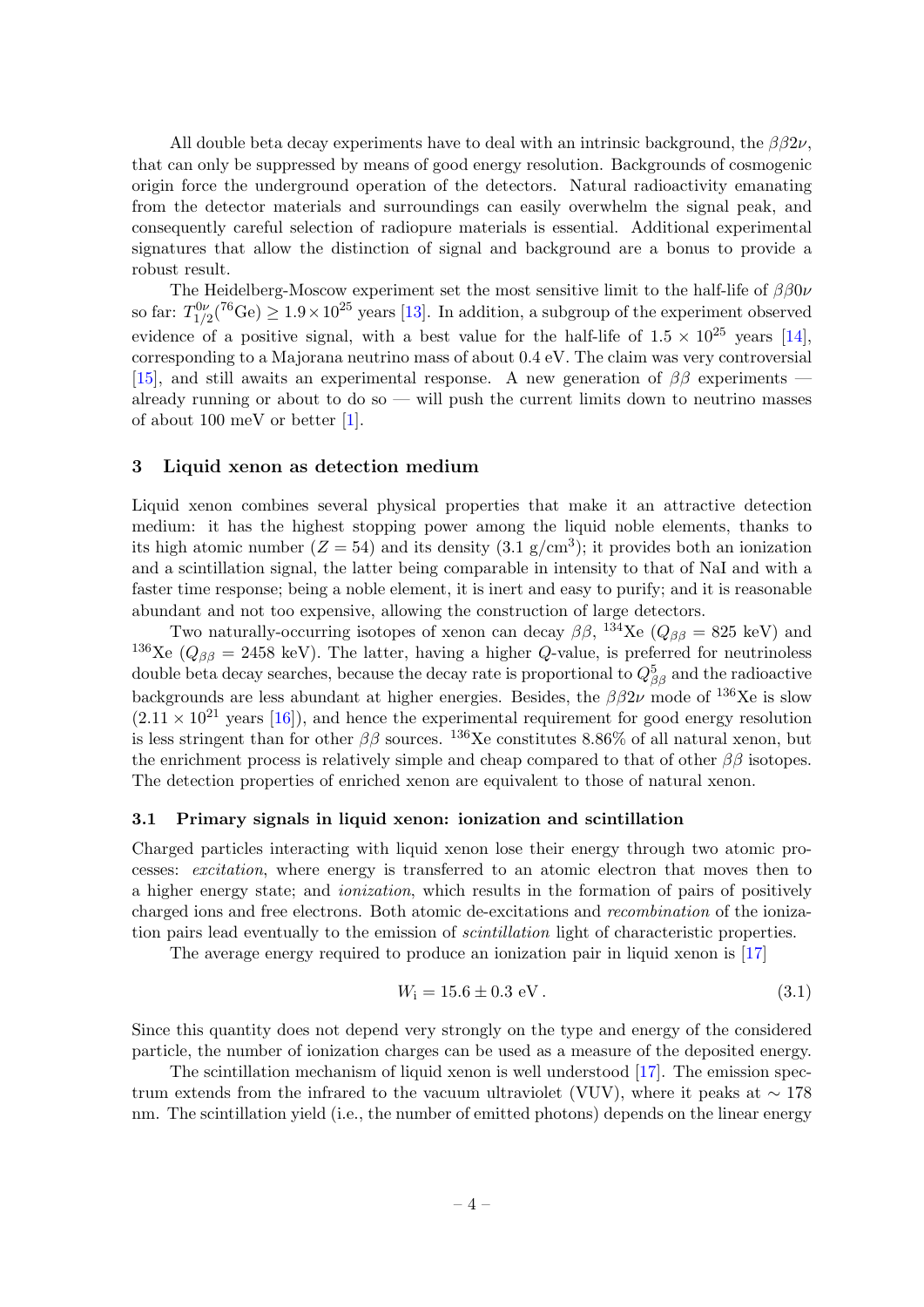transfer (LET) of a particle, that is, the density of ionization pairs produced along the track, and for that reason, it depends on the type of particle. For relativistic electrons, the average deposited energy in liquid xenon required to create one scintillation photon is [\[17\]](#page-15-4)

$$
W_{\rm s} = 21.6 \, \text{eV} \,. \tag{3.2}
$$

Both signals, scintillation and ionization, can be observed in LXe, and their amplitudes are strongly anti-correlated [\[17\]](#page-15-4).

#### <span id="page-5-0"></span>3.2 Collection of the ionization charges

Detection of the ionization signal generally implies the so-called *drift* of the charge carriers (electrons and/or ions) under the influence of an external electric field. At low fields, the electron drift velocity,  $v<sub>d</sub>$ , is almost proportional to the field strength,  $E$ , with the electron mobility,  $\mu$ , as the proportionality constant:  $v_d = \mu E$ . In liquid xenon, the electron mobility is about 2000 cm<sup>2</sup> V<sup>-1</sup> s<sup>-1</sup> [\[17\]](#page-15-4). At high fields, the electron drift velocity saturates, becoming independent of the electric field intensity. The mobility of the positive carriers is several orders of magnitude smaller than electron mobility, about  $4 \times 10^{-3}$  cm<sup>2</sup> V<sup>-1</sup> s<sup>-1</sup> [\[17\]](#page-15-4).

Charge carriers deviate from the drift lines defined by the electric field due to diffusion, limiting the position resolution of the detector. The rms spread in the transversal (longitudinal) direction of drift is given by

$$
\sigma_{\rm T(L)} = \sqrt{D_{\rm T(L)}} \, t \tag{3.3}
$$

where  $D_{T(L)}$  is the transversal (longitudinal) *diffusion coefficient* and t is the drift time. For electric field strengths in the range 1–10 kV/cm,  $D_T \simeq 100 \text{ cm}^2/\text{s}$ . The longitudinal coefficient is about 1/10 of the transverse coefficient, contributing a negligible amount to the position resolution.

Electron attachment to electronegative impurities dissolved in the LXe may lead to a significant decrease of the ionization signal. The concentration of impurities must be kept under control (typically below 1 ppb) recirculating the xenon through the appropriate filters.

#### <span id="page-5-1"></span>3.3 Detection of scintillation light

The VUV emission spectrum of LXe is still accessible for photomultipliers equipped with VUV-graded windows, allowing direct detection of the scintillation photons. Knowledge of the optical properties of LXe in the VUV is essential to understand the performance of the detector.

The transparency of liquid xenon to its own scintillation light its limited by Rayleigh scattering and the possible presence of dissolved impurities. The light attenuation can be described by a negative exponential:

$$
I(x) = I_0 e^{-x/\lambda_{\text{att}}},\tag{3.4}
$$

where  $\lambda_{\text{att}}$  is the photon attenuation length, which consists of two separate components:

<span id="page-5-2"></span>
$$
\frac{1}{\lambda_{\text{att}}} = \frac{1}{\lambda_{\text{abs}}} + \frac{1}{\lambda_{\text{sca}}}.\tag{3.5}
$$

The absorption length,  $\lambda_{\text{abs}}$ , describes true absorption and loss of photons by impurities, and the scattering length,  $\lambda_{\text{sca}}$ , represents elastic scattering of photons without any loss.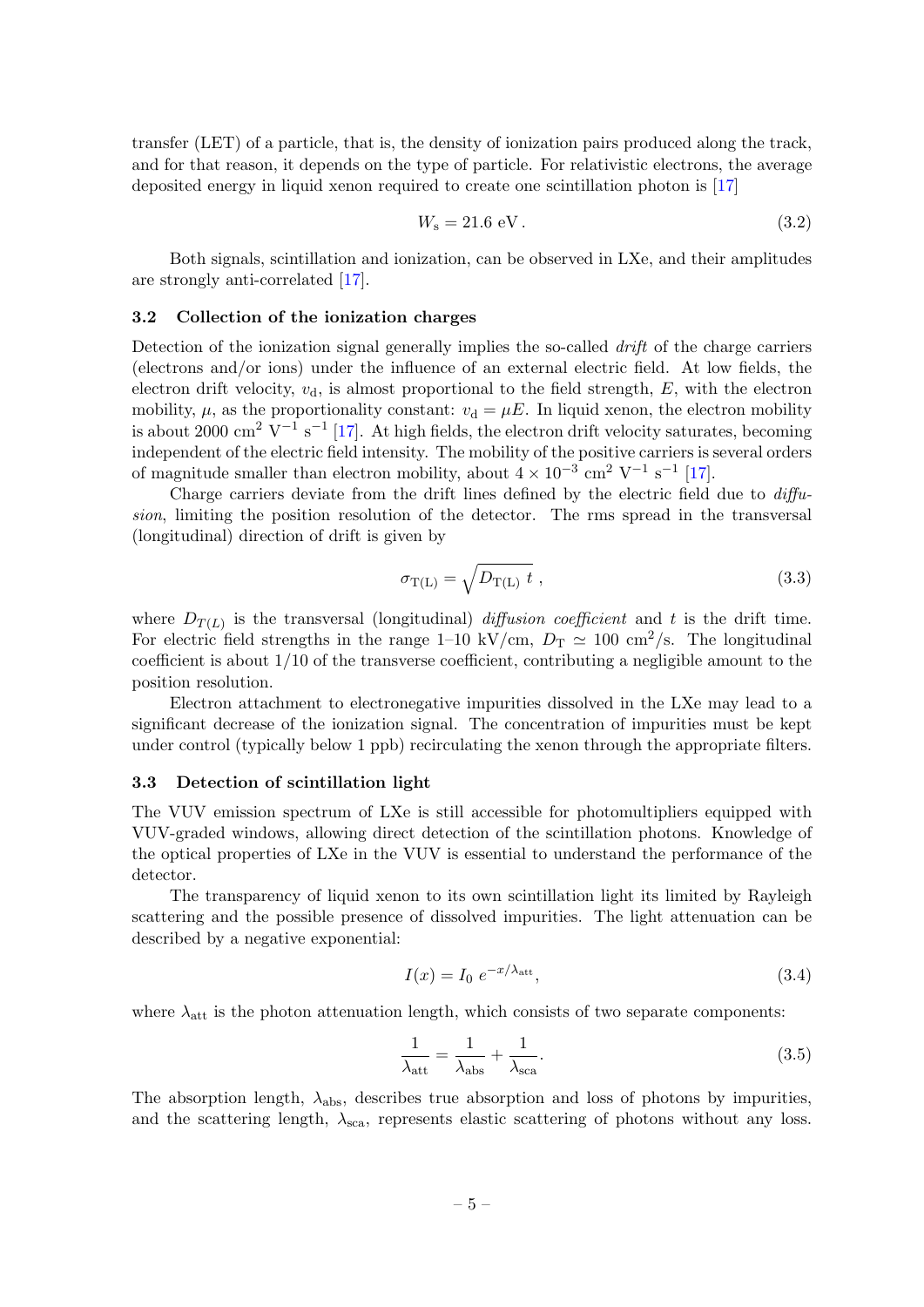The latter is dominated by Rayleigh scattering and estimated to be about 30 cm [\[18,](#page-15-5) [19\]](#page-15-6). Absorption lengths longer than 100 cm can be achieved using suitable purification techniques [\[19\]](#page-15-6). Since the scattered photons are not totally lost, the effective attenuation length is longer than the value obtained substituting the previous numbers in equation [\(3.5\)](#page-5-2) [\[19,](#page-15-6) [20\]](#page-15-7).

Knowledge of the refractive index of LXe in the VUV region is relevant for the optimization of the light collection. Measurements range from 1.54 to 1.69 at 178 nm [\[17\]](#page-15-4).

#### <span id="page-6-0"></span>3.4 Energy resolution in LXe

Fluctuations in the number of electron-ion pairs produced by an ionizing particle limit the energy resolution that can be achieved in any detection medium. In 1947, U. Fano demonstrated [\[21\]](#page-15-8) that the variance in the number of charge carriers, N, produced by ionizing radiation is not given by Poisson statistics but by

$$
\sigma^2 = FN,\tag{3.6}
$$

where the number  $F$ , known as Fano factor, depends on the stopping material.

Therefore, the ultimate energy resolution, often called the Fano-limit, achievable with a LXe ionization detector would be given by

$$
\Delta E = 2.35 \ W_{\rm i} \ \sqrt{F_{\rm LXe} \ N} = 2.35 \ \sqrt{F_{\rm LXe} \ W_{\rm i} \ E} \ , \tag{3.7}
$$

where  $\Delta E$  is the energy resolution expressed as a gaussian FWHM and E is the energy of the ionizing radiation. The calculation of the Fano factor for LXe and other liquid rare gases was carried out by T. Doke [\[22\]](#page-15-9), obtaining  $F_{\text{LXe}} = 0.059$ . However, the corresponding energy resolution has not been achieved experimentally. The best resolution measured with a LXe ionization chamber is 30 keV for  $\gamma$ -rays of 554 keV, at a very high field of 17 kV/cm [\[23\]](#page-15-10). This corresponds to a relative energy resolution of  $\Delta E/E = 5.4\%$ , more than four times worse, in fact, than the Poisson limit  $(F = 1)$ . The reasons of the discrepancy between the experimental and theoretical energy resolution of liquid xenon remain unclear; see [\[17,](#page-15-4) [24\]](#page-15-11) and references therein for a detailed discussion.

Although the scintillation yield of LXe is comparable (or even higher, for some types of particles) to the number of ionization pairs, the energy resolution achievable by measuring only the scintillation signal is in practice much worse. Finite geometric coverage and finite quantum efficiency of photodetectors lead to very small optical detection efficiencies.

Nevertheless, the combined measurement of both scintillation and ionization signals reduces the fluctuation in the summed signal to a lower level than that in each individual signal, resulting in a better energy resolution [\[17,](#page-15-4) [25\]](#page-15-12).

#### <span id="page-6-1"></span>4 Graphene

Graphene is carbon membrane one atom thick [\[26\]](#page-15-13). It was initially obtained from exfoliating graphite crystals [\[27,](#page-15-14) [28\]](#page-15-15). New fabrication methods that make use of carbon films deposited on metal surfaces have made possible the obtention of graphene samples of more than 1 cm in size [\[29–](#page-15-16)[31\]](#page-15-17). These samples are made of crystalline grains separated by grain boundaries [\[32](#page-16-0)[–35\]](#page-16-1). Graphene is metallic, and the carrier concentration can be tuned by a metallic gate. Single layer graphene is impermeable to all elements [\[36\]](#page-16-2).

Graphene is transparent over a large frequency range, from the infrared to the ultraviolet [\[37\]](#page-16-3). The transparency of graphene is  $1 - \pi \alpha$ , where  $\alpha \approx 1/137$  is the vacuum fine structure constant [\[38\]](#page-16-4). The opacity of a sample with N layers is  $N \times \pi \times \alpha$ .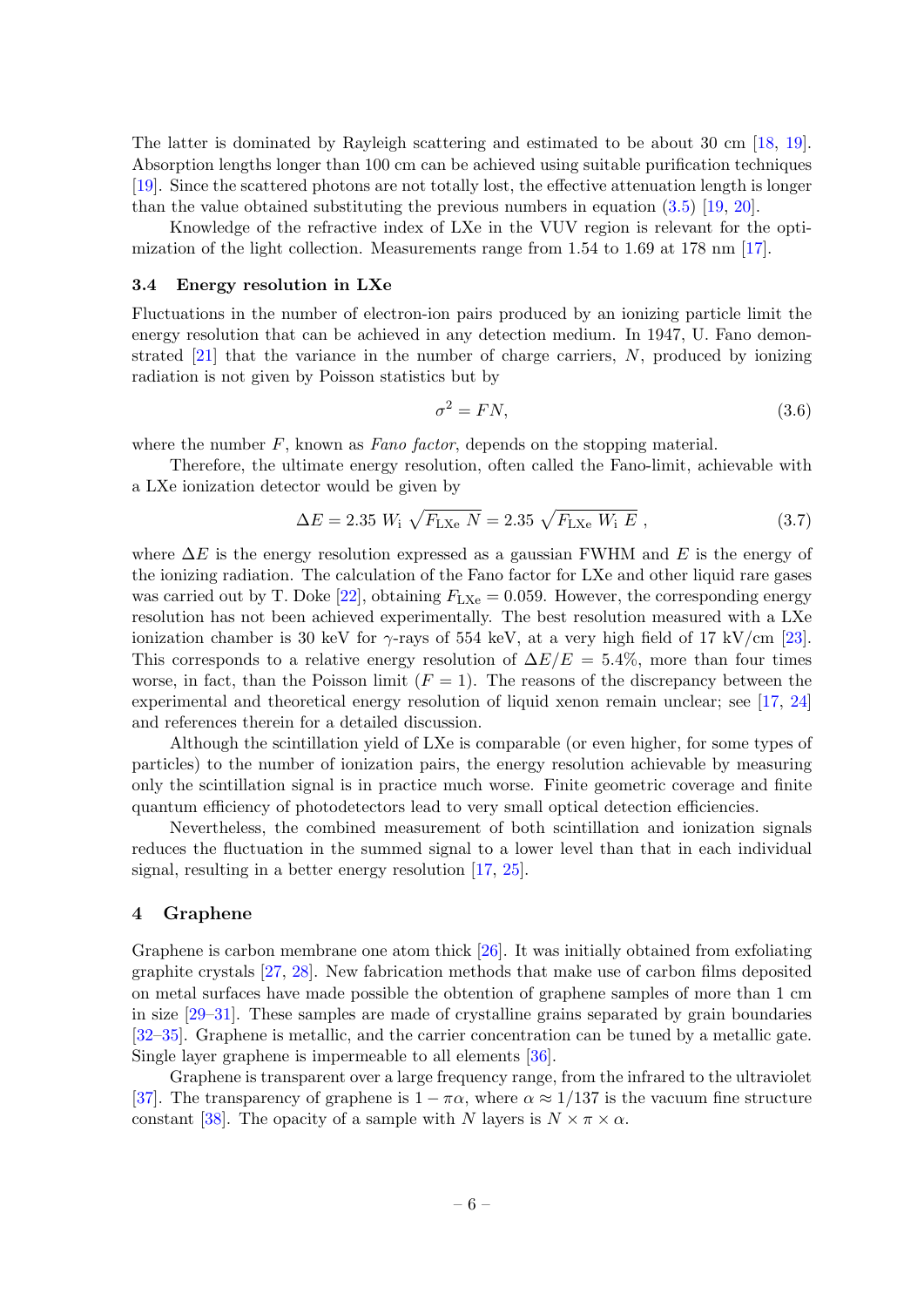Graphene has the largest Young's modulus (normalized to its thickness) of any material,  $E \approx 340$  N/m [\[39\]](#page-16-5). The breaking strength of graphene is ~ 42 N/m, which corresponds to a maximum strain  $\varepsilon_c \approx 12\%$ . This value is reduced by about one order of magnitude in polycrystalline samples [\[32\]](#page-16-0). Graphene is an attractive material as sample holder [\[40\]](#page-16-6), and it has been proposed that single layer graphene can support macroscopic objects despite its low weight [\[41\]](#page-16-7). The elastic properties of suspended graphene membranes also lead to interesting electronic properties [\[42\]](#page-16-8).

The coupling between graphene and a substrate is material-dependent and not fully understood. The order of magnitude of the van der Waals interaction between graphene and most substrates is expected to be in the range  $10^{-3}$ – $10^{-2}$  eV  $\AA$ <sup>–2</sup> [\[43\]](#page-16-9). These estimates are in good agreement with recent experimental results [\[44\]](#page-16-10).

#### <span id="page-7-0"></span>5 GraXe in scintillation mode

#### <span id="page-7-1"></span>5.1 Description of the detector

In its simplest version, GraXe would be a liquid xenon scintillation calorimeter. A conceptual sketch of the detector is shown in figure [2.](#page-8-0) A spherical container, 120 cm in radius and made of ultra-pure copper, would hold about 20 tons of LXe. In its center, a second sphere, the graphene balloon, ∼ 45 cm radius, would be fixed using low-background synthetic ropes and filled with 1 ton of LXe enriched in the isotope  $136Xe$ . The container would be instrumented with an array of large photodetectors sensitive to the scintillation light of xenon. Event position reconstruction with a vertex resolution of a few centimeters can be deduced from the light pattern detected in the PMTs [\[20\]](#page-15-7). The liquid xenon outside the graphene balloon would act as a shield against external backgrounds, attenuating high-energy gammas by about 5 orders of magnitude, and leaving the very radiopure inner sphere virtually free of background. The entire detector could be surrounded by hydrocarbon material or water for additional shielding against neutrons [\[45\]](#page-16-11).

Even though the graphene balloon would be in hydrostatic equilibrium, it would need to withstand small pressure differences between the inside and the outside due to shock waves, local changes in density, etc. The strain developed by a balloon of radius  $R$ , under pressure P and made of a material with two-dimensional Young's modulus E is

<span id="page-7-2"></span>
$$
\varepsilon \sim \frac{P \ R}{E}.\tag{5.1}
$$

Assuming a safe value of 0.1 bar for the pressure difference, we find that  $\varepsilon \simeq 1300\%$  for a graphene balloon of radius  $R = 0.45$  m, well above the breaking threshold of single-layer graphene. The solution would be to deposit (or directly produce) the graphene layers on a metallic mesh, made of titanium, for example. The hole size in this mesh can be of the order of 100–500  $\mu$ m diameter. The relation between strain and pressure for each hole is given approximately by equation  $(5.1)$ , with R replaced by the radius of the hole, and hence  $\varepsilon < 1\%$ . Therefore, single-layer graphene can be enough to make the container impermeable. For an interaction in the range considered here, graphene should adjust smoothly to the corrugations of the substrate, provided that the curvature radius is larger than 10–100 nm [\[46\]](#page-16-12). The transparency of the balloon is given by the open area of the mesh ( $\sim 90\%$ ) times the transparency of mono-layer graphene ( $\sim 98\%$ ), thus at least 85%. Its radioactivity can be negligible, due to its low mass (less than 100 g). If made with radiopure titanium [\[47\]](#page-16-13),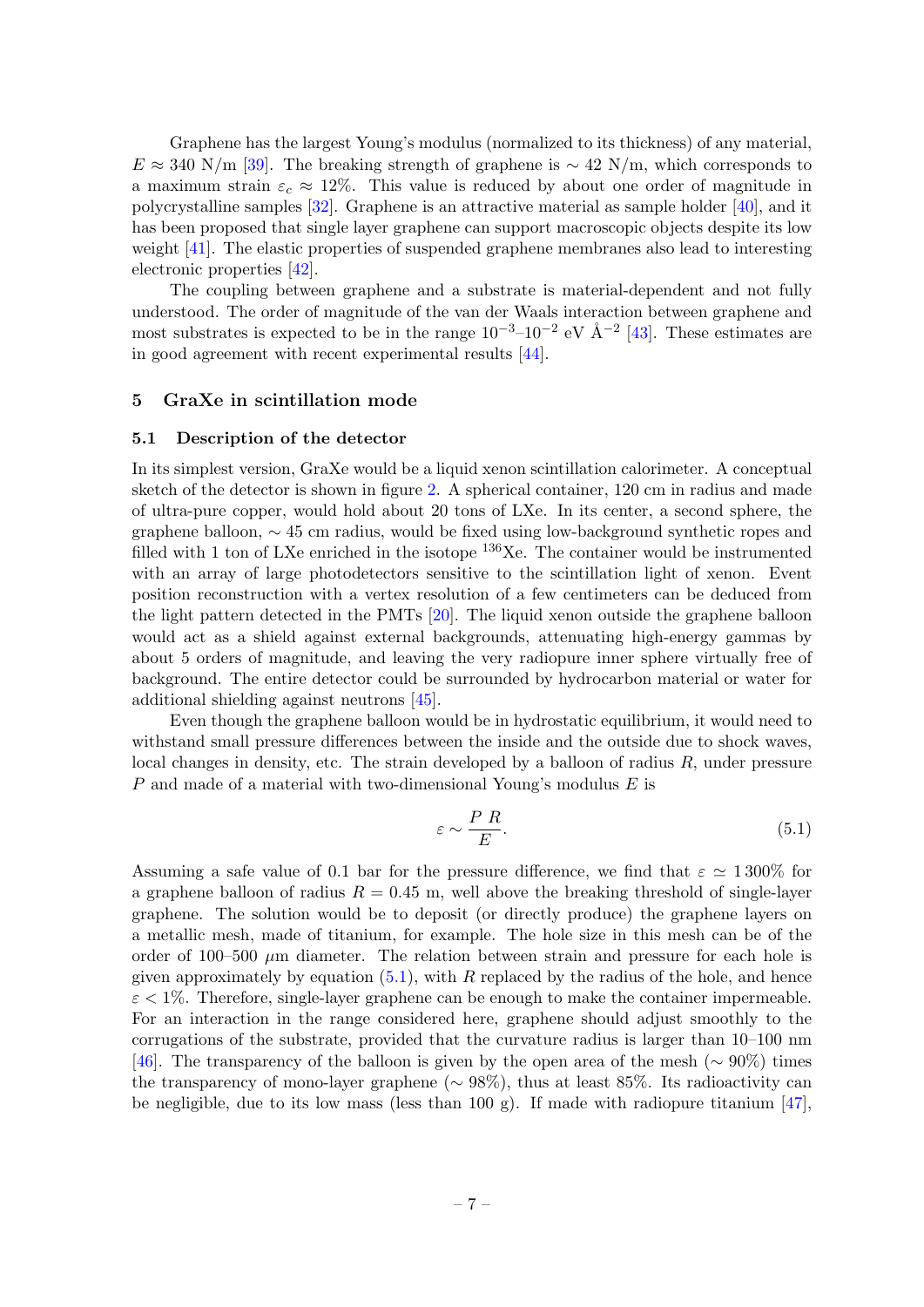

<span id="page-8-0"></span>Figure 2. In the simplest version of GraXe, a graphene balloon,  $\sim$  45 cm in radius and filled with 1 ton of <sup>136</sup>Xe-enriched liquid xenon, is fixed in the center of a large LXe scintillation detector.

the total activity of the mesh would be less than [1](#page-8-1)0  $\mu$ Bq.<sup>1</sup> The graphene balloon would include an inlet tube for the LXe filling and recirculation. Notice, however, that there are no contaminants in contact with the enriched LXe, since the degassing of the balloon would be insignificant.

The detector container would be made of radiopure copper, like in the EXO [\[16\]](#page-15-3) and XMASS experiments. Electro-formed copper has very low activity, about 5–10  $\mu$ Bq/kg. Assuming a shell thickness of 2 cm, the total activity of the container would be about 35 mBq.

An obvious candidate photomultiplier for GraXe is the Hamamatsu R11410, a 3-inches tube specifically designed for radiopure operation in liquid xenon. It has a quantum efficiency (QE) of ∼ 26% at 175 nm, and a specific activity lower than 5 mBq in each one of the relevant radioactive chains. Another candidate is the QUPID [\[48\]](#page-16-14), a new low background photosensor based on the hybrid avalanche photo-diode, and entirely made of ultra-clean synthetic fused silica. The QUPID has a diameter of 3 inches, 33% quantum efficiency at 175 nm, and an activity of about 0.5 mBq in the U and Th series. If 100% of the container is covered by 3-inches photodetectors,  $\sim 4000$  will be needed. For a 70% coverage, as in the XMASS detector, we will need  $\sim$  2800 devices. In this case and if QUPIDs are used, the overall activity of the photosensors array would be 2.8 Bq, dominating the radioactive budget of the detector.

<span id="page-8-1"></span><sup>&</sup>lt;sup>1</sup>We consider only the thorium and uranium series, the natural decay chains relevant for this experiment. See section [5.3](#page-9-1) for further details.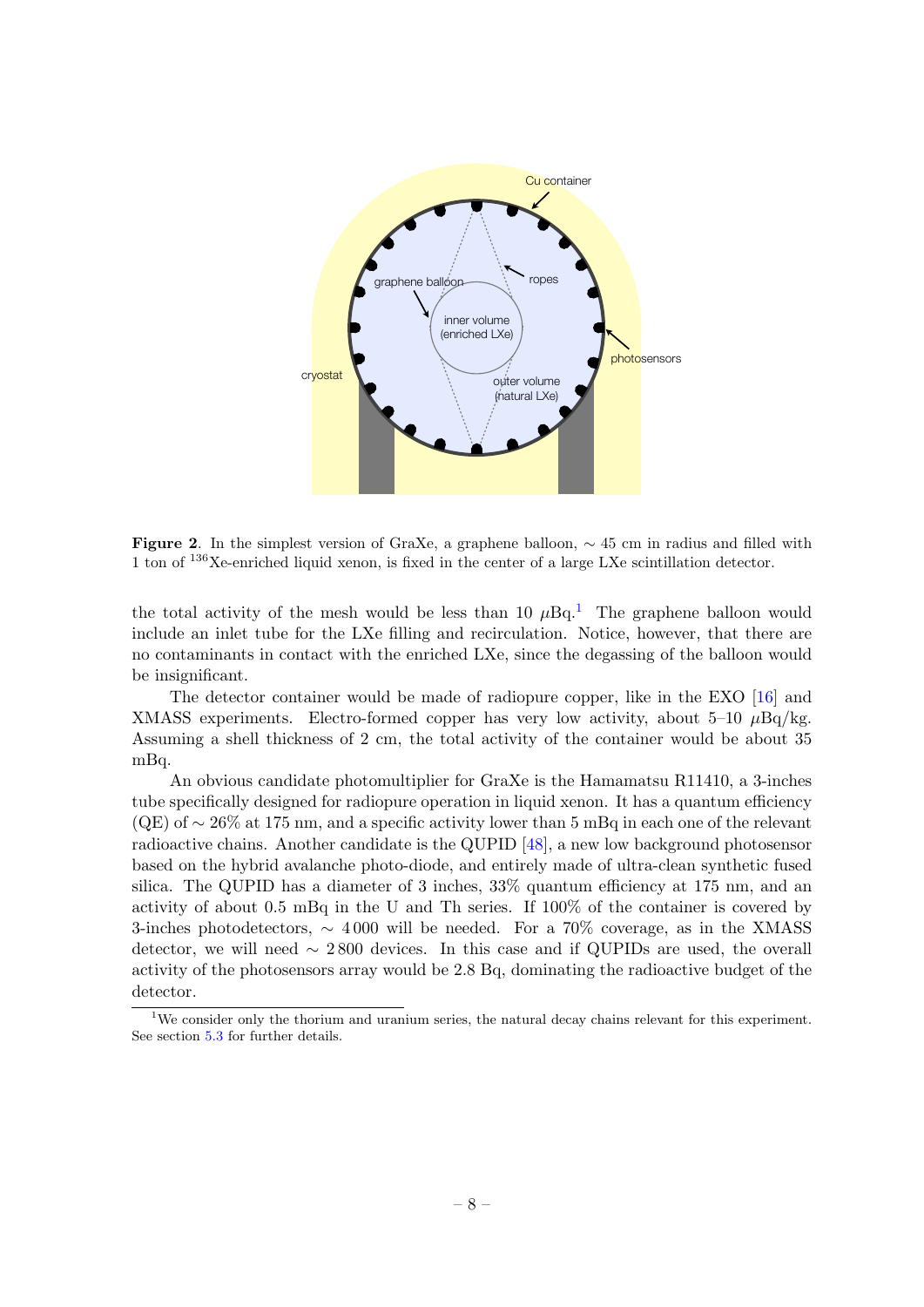#### <span id="page-9-0"></span>5.2 Optical detection efficiency and energy resolution

As explained in section [3,](#page-4-0) an event of energy E will produce  $N_s = E/W_s$  scintillation photons in liquid xenon. Using the Q-value of the  $^{136}\text{Xe} \rightarrow ^{136}\text{Ba}$  transition,  $Q_{\beta\beta} = 2457.83$  keV [\[49\]](#page-17-0), we obtain that

$$
N_{\rm s} = 113\,788\,\,\text{photons}\tag{5.2}
$$

would be emitted in a  $\beta\beta 0\nu$  event.

Only a fraction of these photons will reach the surface of the photodetectors due to the partial opacity of the graphene balloon,  $T$ , the optical attenuation of  $LXe$  — described by equation  $(3.5)$  — and the finite geometrical coverage, G. Also, the sensors themselves have a limited detection efficiency given by their light collection efficiency,  $L_c$ , times the quantum efficiency of their photocathode,  $\eta$ . Therefore, the number of photons actually detected in other words, the number of photoelectrons (pe) emitted from the photocathodes of the sensors — is

$$
N_{\rm pe} = N_{\rm s} \cdot T \cdot G \cdot L_c \cdot \eta \cdot e^{x/\lambda_{\rm att}}.\tag{5.3}
$$

Since the process is dominated by Poisson statistics, one should expect an energy resolution (FWHM)

$$
\Delta E/E = \frac{2.35}{\sqrt{N_{\rm pe}}} \,. \tag{5.4}
$$

For a  $\beta\beta 0\nu$  event occurring in the center of GraXe,  $x = 120$  cm, and taking  $\lambda_{\text{att}} = 50$ cm [\[19\]](#page-15-6),  $T = 0.85$ ,  $G = 0.7$  and  $L_c \cdot \eta = 0.3$ , we obtain that

$$
N_{\rm pe} = 1843,\t\t(5.5)
$$

resulting in an energy resolution of

$$
\Delta E/E = 5.5\% \text{ FWHM.}
$$
\n(5.6)

The minimum observable energy corresponds to the level of the photodetectors' dark current. A conservative threshold of 50 keV can be assumed.

#### <span id="page-9-1"></span>5.3 Sensitivity of GraXe in scintillation mode

In order to gain a quantitative understanding of the performance of GraXe in scintillation mode we have written a Geant4 [\[50\]](#page-17-1) simulation of the detector. Four different types of events were generated: the signal,  $\beta\beta 0\nu$ , and the three backgrounds estimated to be the dominant,  $\beta\beta 2\nu$  $\beta\beta 2\nu$  $\beta\beta 2\nu$ , <sup>208</sup>Tl and <sup>214</sup>Bi.<sup>2</sup> The last two are radioactive by-products of the uranium and thorium series, respectively, and can be found as impurities in all materials. They are beta isotopes whose decay is followed by the emission of high-energy, de-excitation gammas. In particular, the Q-value of  $136Xe$  is in the region between the photoelectric peaks of two of these gammas, at 2448 keV (from <sup>214</sup>Bi) and at 2615 keV (from <sup>208</sup>Tl). Other background sources such as muons, neutrons or neutrinos are estimated

Both  $\beta\beta 0\nu$  and  $\beta\beta 2\nu$  were generated uniformly in GraXe's *inner volume* (IV) — that is, the space within the graphene balloon —, while <sup>214</sup>Bi and <sup>208</sup>Tl were generated as emanating from the container's surface, representing the background from the container and from the photodetectors. The contribution of the balloon can be neglected at first order. A conservative energy resolution of 10% FWHM at  $Q_{\beta\beta}$  was assumed in the simulation, about

<span id="page-9-2"></span><sup>&</sup>lt;sup>2</sup>See section  $6.1$  for a comment on other sources of background.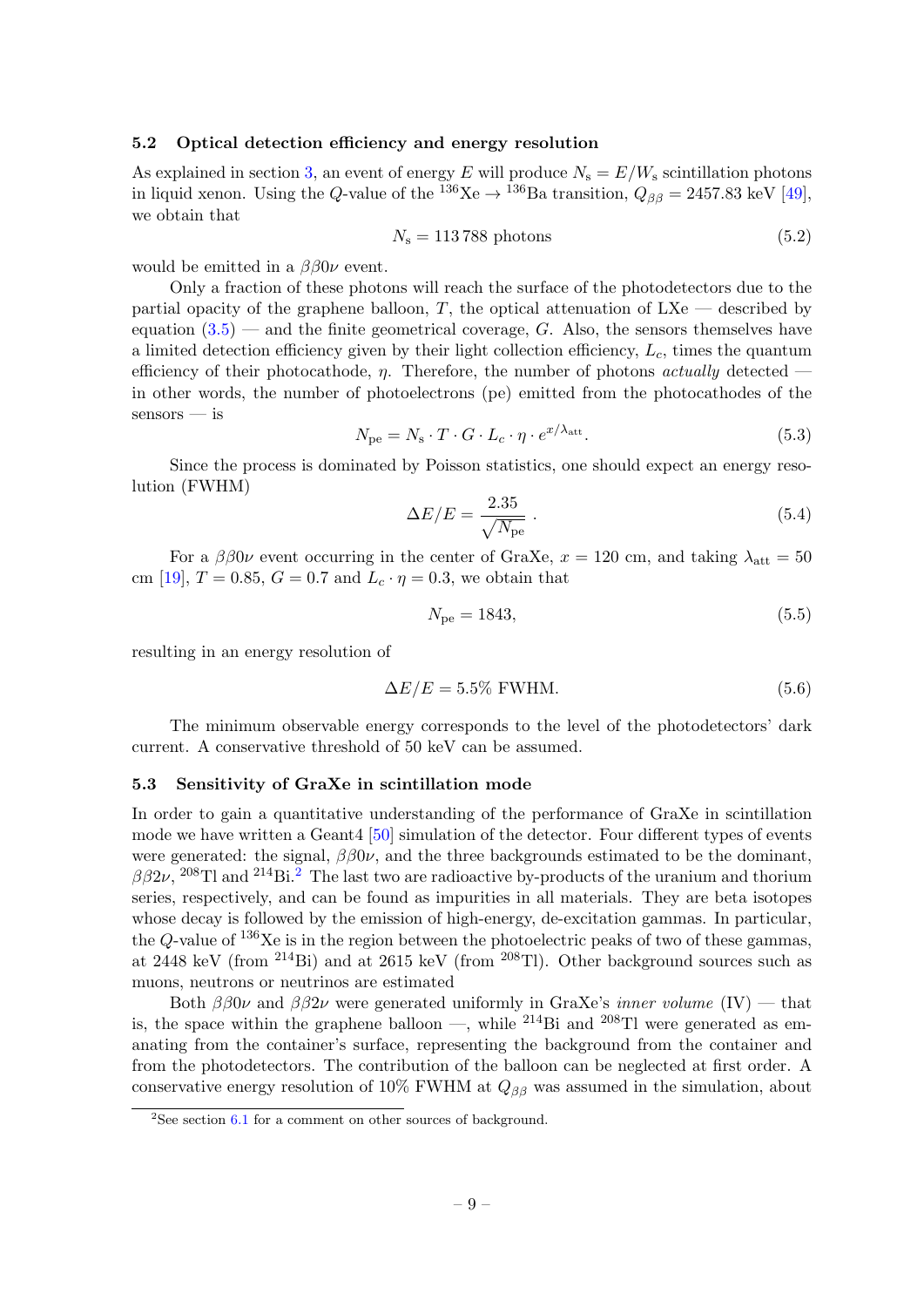| Cuts             | $\beta\beta 0 \nu$  | $\beta\beta2\nu$     | $^{214}$ Bi          | 208T1                |
|------------------|---------------------|----------------------|----------------------|----------------------|
| Initial sample   | $1.0 \times 10^5$   | $1.1 \times 10^{9}$  | $10^9$               | $10^8$               |
| No energy in OV  | $9.6 \times 10^{4}$ | $1.9 \times 10^{6}$  | 52                   | 50                   |
| Only one cluster | $8.9 \times 10^4$   | $1.8 \times 10^{6}$  | 21                   | 16                   |
| ROI (1 FWHM)     | $6.7 \times 10^4$   | $2.3 \times 10^{4}$  | 5                    | 6                    |
| Rejection factor | 0.67                | $2.0 \times 10^{-5}$ | $5.0 \times 10^{-9}$ | $6.0 \times 10^{-8}$ |

<span id="page-10-0"></span>Table 1. Rejection power of GraXe in scintillation mode.

a factor of 2 worse than expected by photoelectron statistics (see section [5.2\)](#page-9-0). Only energy depositions larger than 50 keV are considered visible. Energy depositions separated by at least 6 degrees in the polar angle and 3 cm in radius are considered different clusters (extrapolated from results of XMASS [\[20\]](#page-15-7)). Single-cluster energy depositions within 1 FWHM around the Q-value are selected as signal-candidate events.

The efficiency of the event selection cuts and the achieved background rejection are evaluated over large samples of simulated data. Table [1](#page-10-0) summarizes the results. The first row indicates the size of the initial sample. The first cut rejects all events with energy depositions in the outer volume (the space outside the graphene balloon). Further rejection is achieved by imposing that only one cluster is observed inside the ID. Finally, one imposes that the candidates are in the energy window around  $Q_{\beta\beta}$ . These cuts leave 67% of the signal and suppress the intrinsic  $\beta \beta 2\nu$  background by more than 5 orders of magnitude.

To translate rejection power to real number of background events per year, we consider that the activity of a QUPID is 0.5 mBq of <sup>214</sup>Bi and 0.5 mBq of <sup>208</sup>Tl. With ~ 2800 of these devices, it translates into  $4.4 \times 10^7$  decays per year of <sup>214</sup>Bi and about the same of <sup>208</sup>Tl. From the suppression values in table [1,](#page-10-0) we can calculate that the number of <sup>208</sup>Tl events passing the cuts (in the 1 FWHM region) is

$$
6 \times 10^{-8} \cdot 4.4 \times 10^7 = 2.6 \tag{5.7}
$$

and the number of <sup>214</sup>Bi events is

$$
5 \times 10^{-9} \cdot 4.4 \times 10^7 = 0.2 \tag{5.8}
$$

We also need to consider the intrinsic background, the standard  $\beta\beta 2\nu$  decay. For a lifetime of  $2.11 \times 10^{21}$  years [\[16\]](#page-15-3), this process would contribute with almost 34 events to the background count, thus dominating (and considerably spoiling) the background rate. However, unlike the <sup>214</sup>Bi and <sup>208</sup>Tl backgrounds, in which the distribution of events in the energy window is essentially flat, the  $\beta\beta 2\nu$  events are more probable in the left half. If we choose only the right side, the number of  $\beta\beta 2\nu$  events per year decreases to 2.3, at the expense, of course, of reducing the signal efficiency by a factor of two.

In summary, GraXe in scintillation mode would have a background rate (per unit of  $\beta\beta$ isotope mass, energy and time) of:

$$
b \simeq \frac{4}{1000 \cdot 123} = 3 \times 10^{-5} \text{ counts/(keV} \cdot \text{kg} \cdot \text{y)}, \qquad (5.9)
$$

which is about one order of magnitude better than the background rate expected by the most competitive  $\beta\beta 0\nu$  experiments currently being constructed or commissioned [\[1\]](#page-14-0).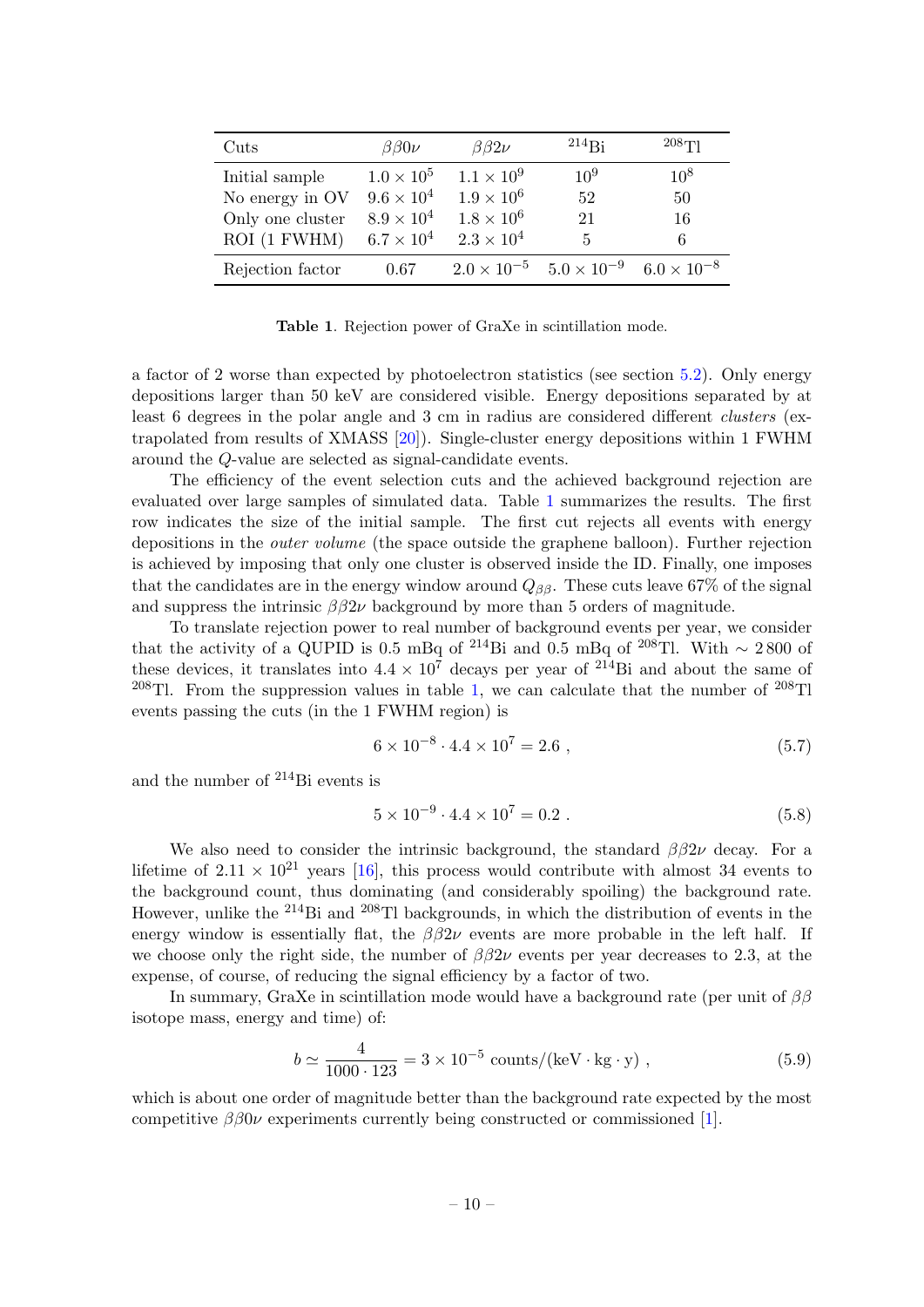Let us now estimate the sensitivity of GraXe to the effective Majorana mass,  $m_{\beta\beta}$ . Following the method described in reference [\[12\]](#page-14-9), only three experimental parameters are needed: the energy resolution, the background rate and the detection efficiency. The first two have been discussed above. For the efficiency, a 35% has been assumed, resulting from the product of the event selection efficiency (67%, see table [1\)](#page-10-0) and the energy cut to half of the window  $(50\%)$ . The result is shown in figure [4](#page-13-1) (blue, solid curve).

#### <span id="page-11-0"></span>6 Measuring ionization in Graxe

The inner volume of GraXe can be converted into a diode ionization chamber [\[51\]](#page-17-2), such as the detector described in [\[52\]](#page-17-3), adding in the center a spherical electrode, that we call snitch [\[53\]](#page-17-4). Then, since graphene is metallic, a potential difference could be established between balloon and snitch, allowing the collection of ionization charges. The snitch would be an ultra-pure copper sphere of 1 cm radius (and thus ∼ 38 g of mass). Its specific activity would be very small, about 0.5  $\mu$ Bq. The voltage would be set by means of a coaxial, ultra-pure copper rod connected to the snitch. This rod must be surrounded by another conductor set at a different potential to correct field distortions, as described in reference [\[52\]](#page-17-3). These two pieces would add only a few  $\mu$ Bq to the radioactive budget of the detector.

The electric field in the inner volume as a function of radius  $r$  would be approximately:

$$
E(r) = \frac{V}{1/r_a - 1/r_c} \frac{1}{r^2},\tag{6.1}
$$

where  $r_c$  is the radius of the cathode (the graphene balloon),  $r_a$  is the radius of the snitch, and  $V$  is the potential difference between the electrodes. Figure  $3$  shows the electric field in the ID when we set  $r_a = 1$  cm,  $r_c = 44$  cm and  $V = 1$  MV. With such a configuration, the field is about  $1 \frac{\mathrm{kV}}{\mathrm{cm}}$  near the graphene balloon, high enough to ensure the drift of the ionization charges. Since LXe is an excellent insulator, it appears possible to set the snitch at the large voltage required. The signal induced by the drifting electrons in the anode (the snitch) could be picked up by a low-noise charge amplifier. The effect of positive ions in the induction signal should be negligible [\[51\]](#page-17-2). Alternatively, GraXe could operate as a gridded ionization chamber adding a Frisch grid [\[17,](#page-15-4) [51\]](#page-17-2) close to the snitch.

The measurement of the ionization charge allows to operate GraXe as a LXe time projection chamber. The initial time of the event,  $t_0$ , is given by the scintillation pulse, which also provides a measurement of the energy of the event, and locates the event vertex with a precision of the order of a few cm. The arrival of the ionization charge to the snitch allows, on the other hand, a much more precise measurement ( $\sim 1$  mm) of the event in the radial coordinate. Furthermore, the measurement of the ionization in the snitch provides a second estimator of the event energy. Since scintillation and ionization are complementary and anti-correlated [\[17\]](#page-15-4), their sum allows to infer a better energy resolution, perhaps as good as 4% FWHM at  $Q_{\beta\beta}$  [\[25\]](#page-15-12).

#### <span id="page-11-1"></span>6.1 Sensitivity of GraXe using scintillation and ionization

When using the ionization and scintillation mode combined, GraXe achieves good vertex resolution in the IV, of the order of a few millimeters in the radial coordinate, and an acceptable energy resolution, around  $4\%$  FWHM at  $Q_{\beta\beta}$ . The improved vertex resolution can be used to better reject  $^{214}$ Bi and  $^{208}$ Tl events, which are often Compton events with an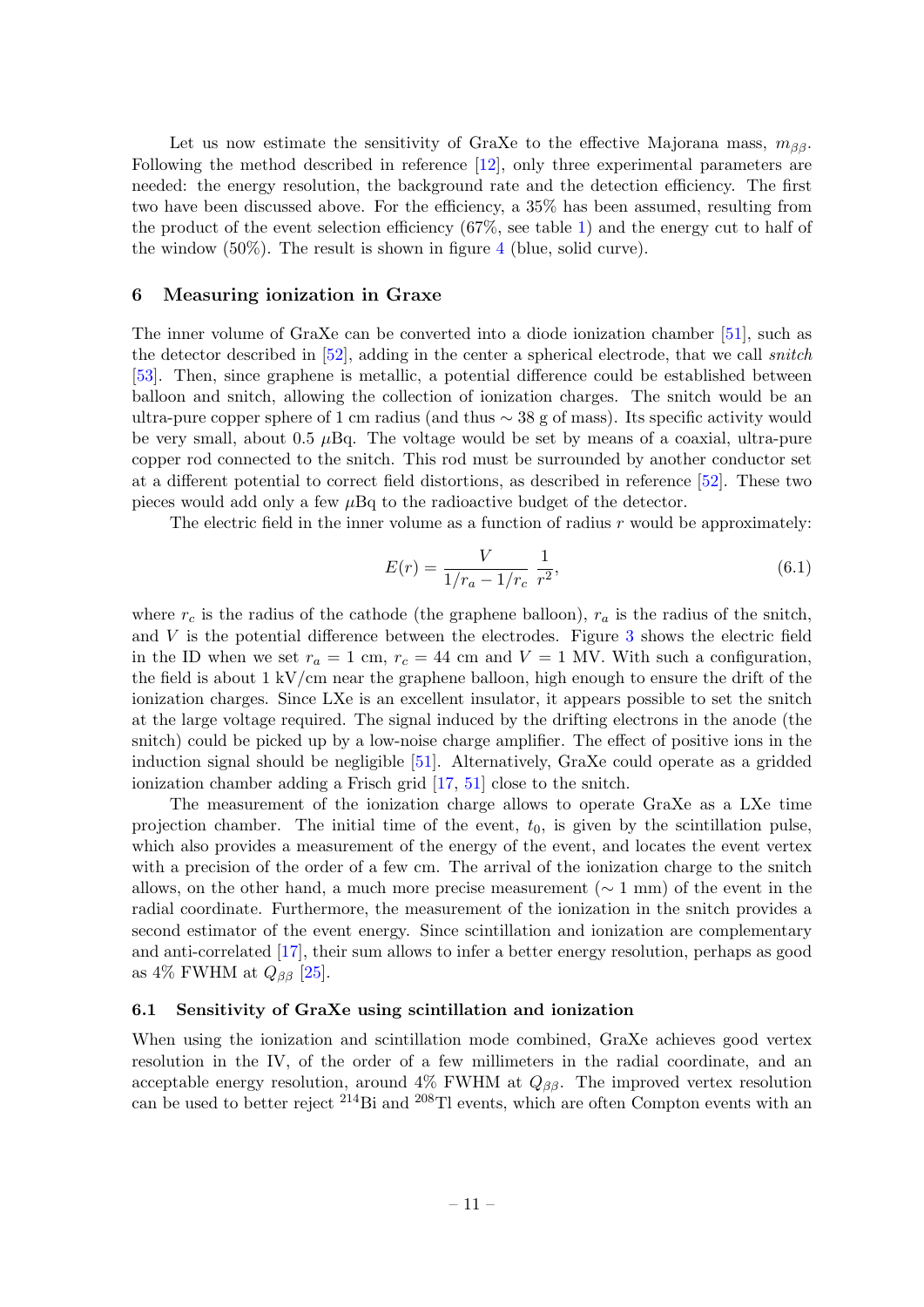

<span id="page-12-0"></span>Figure 3. The radial electric field in the inner volume of GraXe.

| Cuts             | $\beta\beta 0 \nu$ | $\beta\beta 2\nu$   | $214R_i$                                  | $208$ T                     |
|------------------|--------------------|---------------------|-------------------------------------------|-----------------------------|
| Initial sample   | $1.0 \times 10^5$  | $1.1 \times 10^{9}$ | $10^{9}$                                  | $10^8$                      |
| No energy in OV  | $9.6 \times 10^4$  | $1.9 \times 10^{6}$ | 52                                        | 50                          |
| Only one cluster | $7.7 \times 10^4$  | $1.6 \times 10^{6}$ | $\overline{4}$                            | $\overline{4}$              |
| ROI (1 FWHM)     | $5.8 \times 10^4$  | $1.1 \times 10^{2}$ |                                           | $\mathcal{D}_{\mathcal{L}}$ |
| Rejection factor | 0.58               |                     | $1.0 \times 10^{-7}$ $1.0 \times 10^{-9}$ | $2.0 \times 10^{-8}$        |

<span id="page-12-1"></span>Table 2. Rejection power of GraXe when measuring both the ionization and the scintillation.

energy deposition separated by a few mm from the main energy cluster. Also, the improved energy resolution allows a much better rejection of the dominant  $\beta \beta 2\nu$  background.

Table [2](#page-12-1) summarizes the background rejection and its effect on the signal. The cuts leave 58% of the signal and suppress the  $\beta\beta 2\nu$  background in the full ROI to negligible levels. Recalling the discussion of section [5.3,](#page-9-1) we can calculate the background rate achieved in this operation mode. The number of  $^{208}$ Tl events passing the cuts (in a 1-FWHM region) is

$$
2 \times 10^{-8} \cdot 4.4 \times 10^7 = 0.9
$$
,

while the contribution of <sup>214</sup>Bi is smaller than 0.1 events. Therefore:

$$
b \simeq \frac{1}{1000 \times 98} = 1.0 \times 10^{-5} \text{ counts/(keV} \cdot \text{kg} \cdot \text{y}). \tag{6.2}
$$

This background rate is still two orders of magnitude worse than the irreducible background associated to the elastic electron scattering of solar neutrinos, calculated to be  $1.65 \times 10^{-7}$  counts/(keV · kg · y) for <sup>136</sup>Xe [\[54\]](#page-17-5), leaving room for improvement. At these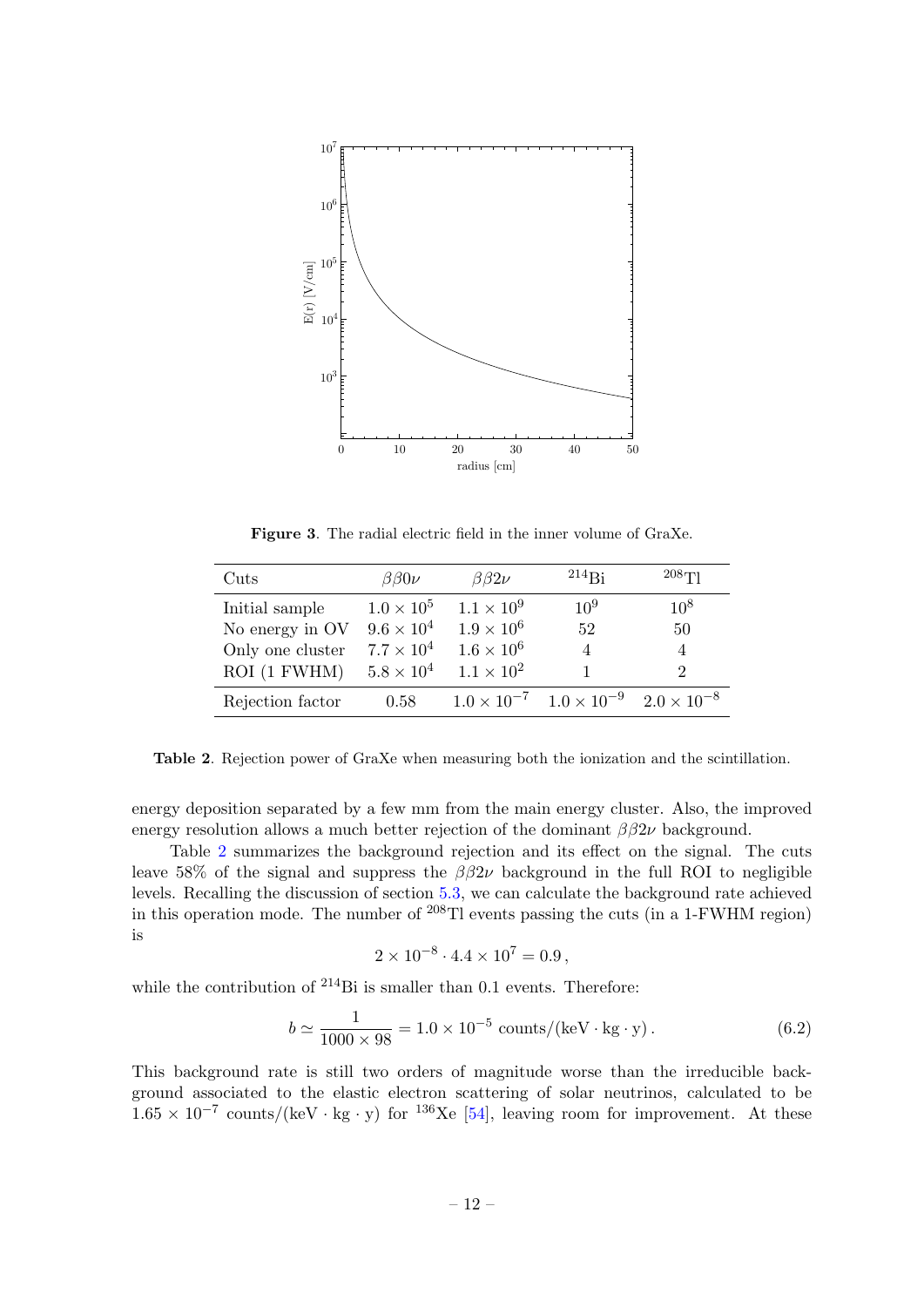

<span id="page-13-1"></span>Figure 4. Sensitivity (at 90% CL) of GraXe to  $m_{\beta\beta}$  as a function of the exposure (isotope mass times data-taking time) for the two operation modes described in the text. The shaded band marks the inverted hierarchy of neutrino masses.

levels, neutron-induced backgrounds, not considered previously, might become a concern. For instance, <sup>137</sup>Xe, a short-lived isotope resulting from the activation of xenon by neutrons, decays  $\beta$  with a high Q-value. Nevertheless, the neutron flux can be easily suppressed by adding neutron shielding material surrounding the detector [\[45\]](#page-16-11), resulting in background rates below  $10^{-7}$  counts/(keV · kg · y) [\[55\]](#page-17-6).

The sensitivity to  $m_{\beta\beta}$  has been calculated as well for this operation mode, and it is shown in figure [4](#page-13-1) (red, dashed curve). Notice that the improvement is not only due to the lower background rate, but also to the higher signal efficiency (the selection cut to half of the energy window is no longer needed, thanks to the improved energy resolution).

#### <span id="page-13-0"></span>7 Conclusions and outlook

We have proposed a new experimental approach to search for neutrinoless double beta decay, the GraXe concept. We have shown that the combination of properties of xenon and graphene allows the construction of an extremely sensitive detector, able to fully explore the inverse hierarchy (see figure [4\)](#page-13-1).

All components of GraXe are standard technology save for the graphene balloon. Therefore, the obvious milestone towards a realistic detector would be the construction of a prototype of the balloon. A second milestone would be to test the whole GraXe concept at small scale. We suggest that some of the existing *small* LXe detectors (such as XMASS phase I)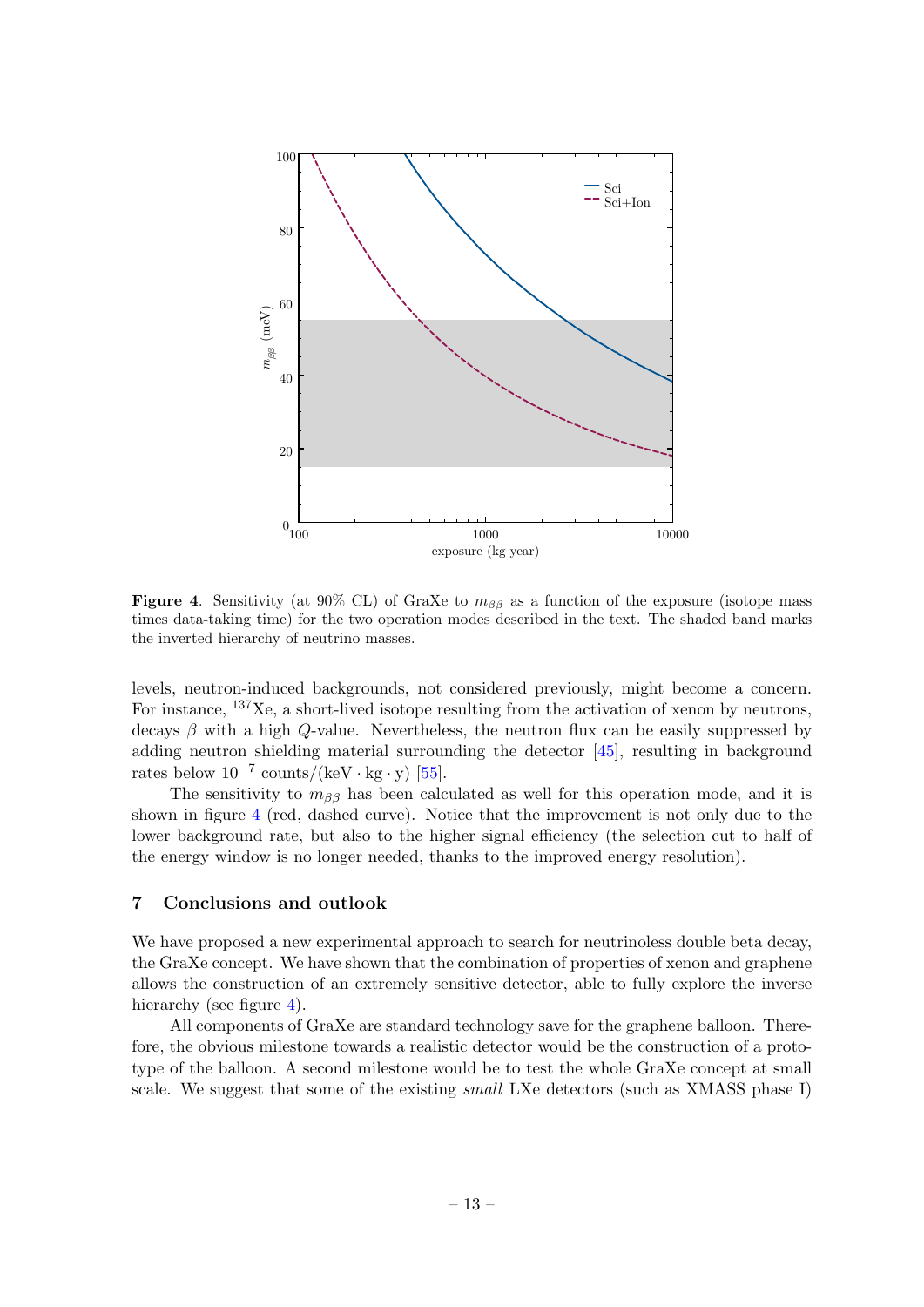could be used for this purpose. The final detector could be thought of as the inner part of a future large-scale, LXe, dark matter detector, such as XMASS, XENON [\[56\]](#page-17-7) or LUX [\[57\]](#page-17-8).

A similar vision to the one presented here (although the emphasis was placed on dark matter searches) was proposed by Arisaka and collaborators, the XAX detector [\[58\]](#page-17-9). A significant difference, though, was that they proposed the used of an acrylic balloon, rather than a graphene balloon. The use of an acrylic ballon, on the other hand, has two major disadvantages: acrylic is not transparent to the xenon VUV light, and therefore the balloon should be painted with a WLS, such as TPB; xenon diffuses through the acrylic surface, at an non-negligible rate. As a consequence the XAX concept would be very difficult to implement in a pure LXe detector (where it is essential that the enriched and the depleted xenon never mix), or in a LXe-LAr detector (one should reclaim the diffused xenon).

#### Acknowledgments

The authors acknowledge support by the Spanish Ministerio de Ciencia e Innovación under grants CONSOLIDER-Ingenio 2010 CSD2008-0037 (CUP) and FPA2009-13697-C04-04.

## References

- <span id="page-14-0"></span>[1] J. J. Gomez-Cadenas, J. Martin-Albo, M. Mezzetto, F. Monrabal, and M. Sorel, The search for neutrinoless double beta decay, [arXiv:1109.5515](http://xxx.lanl.gov/abs/1109.5515). Submitted to Riv. Nuovo Cimento.
- <span id="page-14-1"></span>[2] XMASS Collaboration, Y. Suzuki, Low energy solar neutrino detection by using liquid xenon, [hep-ph/0008296](http://xxx.lanl.gov/abs/hep-ph/0008296).
- <span id="page-14-2"></span>[3] XMASS Collaboration, K. Abe, Status of XMASS experiment, PoS ICHEP2010 (2010) 452.
- <span id="page-14-3"></span>[4] J. Schechter and J. Valle, *Neutrinoless Double beta Decay in*  $SU(2) \times U(1)$  *Theories, Phys. Rev.* D25 (1982) 2951.
- <span id="page-14-4"></span>[5] M. Fukugita and T. Yanagida, *Baryogenesis Without Grand Unification*, *Phys. Lett.* **B174** (1986) 45.
- <span id="page-14-5"></span>[6] S. Davidson, E. Nardi, and Y. Nir, Leptogenesis, Phys. Rept. 466 (2008) 105–177, [[arXiv:0802.2962](http://xxx.lanl.gov/abs/0802.2962)].
- <span id="page-14-6"></span>[7] P. Minkowski,  $\mu \to e\gamma$  at a rate of one out of 1-billion muon decays?, Phys. Lett. **B67** (1977) 421.
- [8] M. Gell-Mann, P. Ramond, and R. Slansky, Complex spinors and unified theories, in Proceedings of the Supergravity Stony Brook Workshop (New York, USA), edited by P. van Nieuwenhuizen and D. Z. Freedman, North Holland Publ. Co., 1979.
- [9] T. Yanagida, Horizontal symmetry and masses of neutrinos, in Proceedings of the Workshop on the Baryon Number of the Universe and Unified Theories (Tsukuba, Japan), edited by O. Sawada and A. Sugamoto, KEK Report No. 79-18, 1979.
- <span id="page-14-7"></span>[10] R. N. Mohapatra and G. Senjanovic, Neutrino Mass and Spontaneous Parity Violation, Phys. Rev. Lett. 44 (1980) 912.
- <span id="page-14-8"></span>[11] W. Rodejohann, Neutrino-less Double Beta Decay and Particle Physics, Int. J. Mod. Phys. E20 (2011) 1833–1930, [[arXiv:1106.1334](http://xxx.lanl.gov/abs/1106.1334)].
- <span id="page-14-9"></span>[12] J. J. Gomez-Cadenas, J. Martin-Albo, M. Sorel, P. Ferrario, F. Monrabal, et. al., Sense and sensitivity of double beta decay experiments,  $JCAP$  1106 (2011) 007, [[arXiv:1010.5112](http://xxx.lanl.gov/abs/1010.5112)].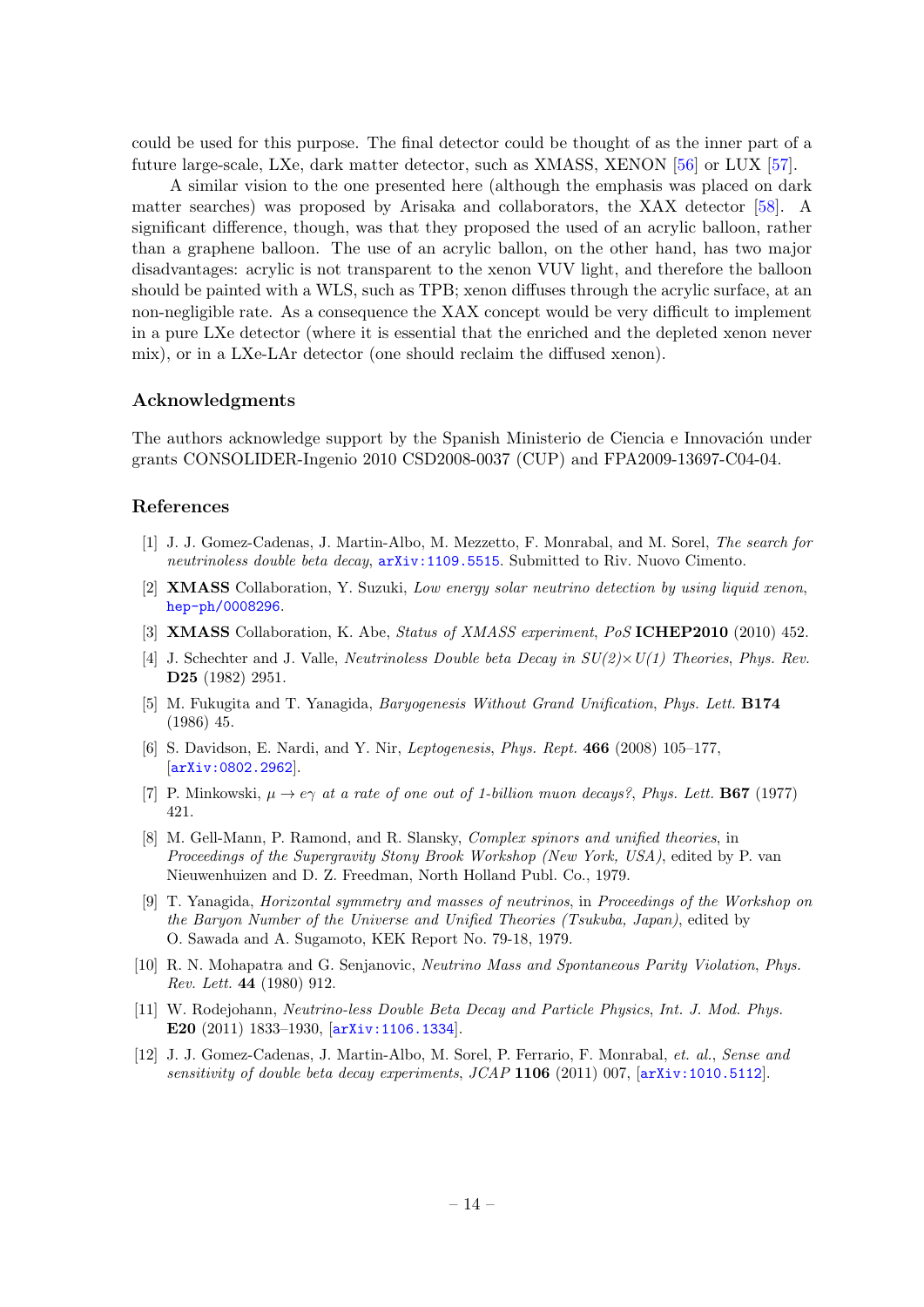- <span id="page-15-0"></span>[13] H. Klapdor-Kleingrothaus, A. Dietz, L. Baudis, G. Heusser, I. Krivosheina, et. al., Latest results from the Heidelberg-Moscow double beta decay experiment, Eur. Phys. J. A12 (2001) 147–154, [[hep-ph/0103062](http://xxx.lanl.gov/abs/hep-ph/0103062)].
- <span id="page-15-1"></span>[14] H. Klapdor-Kleingrothaus, A. Dietz, H. Harney, and I. Krivosheina, Evidence for neutrinoless double beta decay, Mod. Phys. Lett.  $A16$  (2001) 2409–2420, [[hep-ph/0201231](http://xxx.lanl.gov/abs/hep-ph/0201231)].
- <span id="page-15-2"></span>[15] C. Aalseth, I. Avignone, F.T., A. Barabash, F. Boehm, R. Brodzinski, et. al., Comment on 'Evidence for neutrinoless double beta decay', Mod. Phys. Lett. A17 (2002) 1475–1478, [[hep-ex/0202018](http://xxx.lanl.gov/abs/hep-ex/0202018)].
- <span id="page-15-3"></span>[16] **EXO-200 Collaboration** Collaboration, N. Ackerman et. al., Observation of Two-Neutrino Double-Beta Decay in  $^{136}Xe$  with EXO-200, Phys. Rev. Lett. 107 (2011) 212501. [[arXiv:1108.4193](http://xxx.lanl.gov/abs/1108.4193)].
- <span id="page-15-4"></span>[17] E. Aprile and T. Doke, Liquid Xenon Detectors for Particle Physics and Astrophysics, Rev. Mod. Phys. 82 (2010) 2053–2097, [[arXiv:0910.4956](http://xxx.lanl.gov/abs/0910.4956)].
- <span id="page-15-5"></span>[18] G. Seidel, R. Lanou, and W. Yao, Rayleigh scattering in rare gas liquids, Nucl.Instrum.Meth. A489 (2002) 189–194, [[hep-ex/0111054](http://xxx.lanl.gov/abs/hep-ex/0111054)].
- <span id="page-15-6"></span>[19] A. Baldini, C. Bemporad, F. Cei, T. Doke, M. Grassi, et. al., Absorption of scintillation light in a 100 l liquid xenon gamma ray detector and expected detector performance, Nucl.Instrum.Meth. A545 (2005) 753–764, [[physics/0407033](http://xxx.lanl.gov/abs/physics/0407033)].
- <span id="page-15-7"></span>[20] K. Ueshima, Study of pulse shape discrimination and low background techniques for liquid xenon dark matter detectors. PhD thesis, University of Tokyo, November, 2010.
- <span id="page-15-8"></span>[21] U. Fano, Ionization Yield of Radiations. 2. The Fluctuations of the Number of Ions, Phys. Rev. 72 (1947) 26–29.
- <span id="page-15-9"></span>[22] T. Doke, Fundamental properties of liquid argon, krypton and xenon as radiation media, Portugal Phys. 12 (1981) 9.
- <span id="page-15-10"></span>[23] T. Takahashi, S. Konno, T. Hamada, M. Miyajima, S. Kubota, et. al., Average energy expended per ion pair in liquid xenon, Phys. Rev. A12 (1975) 1771–1775.
- <span id="page-15-11"></span>[24] D. Nygren, High-pressure xenon gas electroluminescent TPC for 0nu beta beta-decay search, Nucl. Instrum. Meth. A603 (2009) 337–348.
- <span id="page-15-12"></span>[25] EXO Collaboration, E. Conti et. al., Correlated fluctuations between luminescence and ionization in liquid xenon, Phys. Rev.  $B68$  (2003) 054201,  $[hep-ex/0303008]$  $[hep-ex/0303008]$  $[hep-ex/0303008]$ .
- <span id="page-15-13"></span>[26] A. Castro Neto, F. Guinea, N. Peres, K. Novoselov, and A. Geim, The electronic properties of graphene, Rev. Mod. Phys. 81 (2009) 109–162, [[arXiv:0709.1163](http://xxx.lanl.gov/abs/0709.1163)].
- <span id="page-15-14"></span>[27] K. S. Novoselov, A. K. Geim, S. V. Morozov, D. Jiang, Y. Zhang, S. V. Dubonos, I. V. Grigorieva, and A. A. Firsov, *Electric field effect in atomically thin carbon films, Science* 306 (2004) 666, [[cond-mat/0410550](http://xxx.lanl.gov/abs/cond-mat/0410550)].
- <span id="page-15-15"></span>[28] K. S. Novoselov, D. Jiang, F. Schedin, T. J. Booth, V. V. Khotkevich, S. V. Morozov, and A. K. Geim, Two-dimensional atomic crystals, Proc. Natl. Acad. Sci. U.S.A. 102 (2005) 10451.
- <span id="page-15-16"></span>[29] K. S. Kim, Y. Zhao, H. Jang, S. Y. Lee, J. M. Kim, K. S. Kim, J.-H. Ahn, P. Kim, J.-Y. Choi, and B. H. Hong, Large-scale pattern growth of graphene films for stretchable transparent electrodes, Nature 457 (2009) 706.
- [30] X. Li, W. Cai, J. An, S. Kim, J. Nah, D. Yang, R. Piner, A. Velamakanni, I. Jung, E. Tutuc, S. K. Banerjee, L. Colombo, and R. S. Ruoff, Large-area synthesis of high-quality and uniform graphene films on copper foils, Science 324 (2009) 1312–1314.
- <span id="page-15-17"></span>[31] S. Bae, H. Kim, Y. Lee, X. Xu, J.-S. Park, Y. Zheng, J. Balakrishnan, T. Lei, H. R. Kim, Y. I. Song, Y.-J. Kim, K. S. Kim, B. Özyilmaz, J.-H. Ahn, B. H. Hong, and S. Iijima, *Roll-to-roll* production of 30-inch graphene films for transparent electrodes, Nature Nanotechnology 5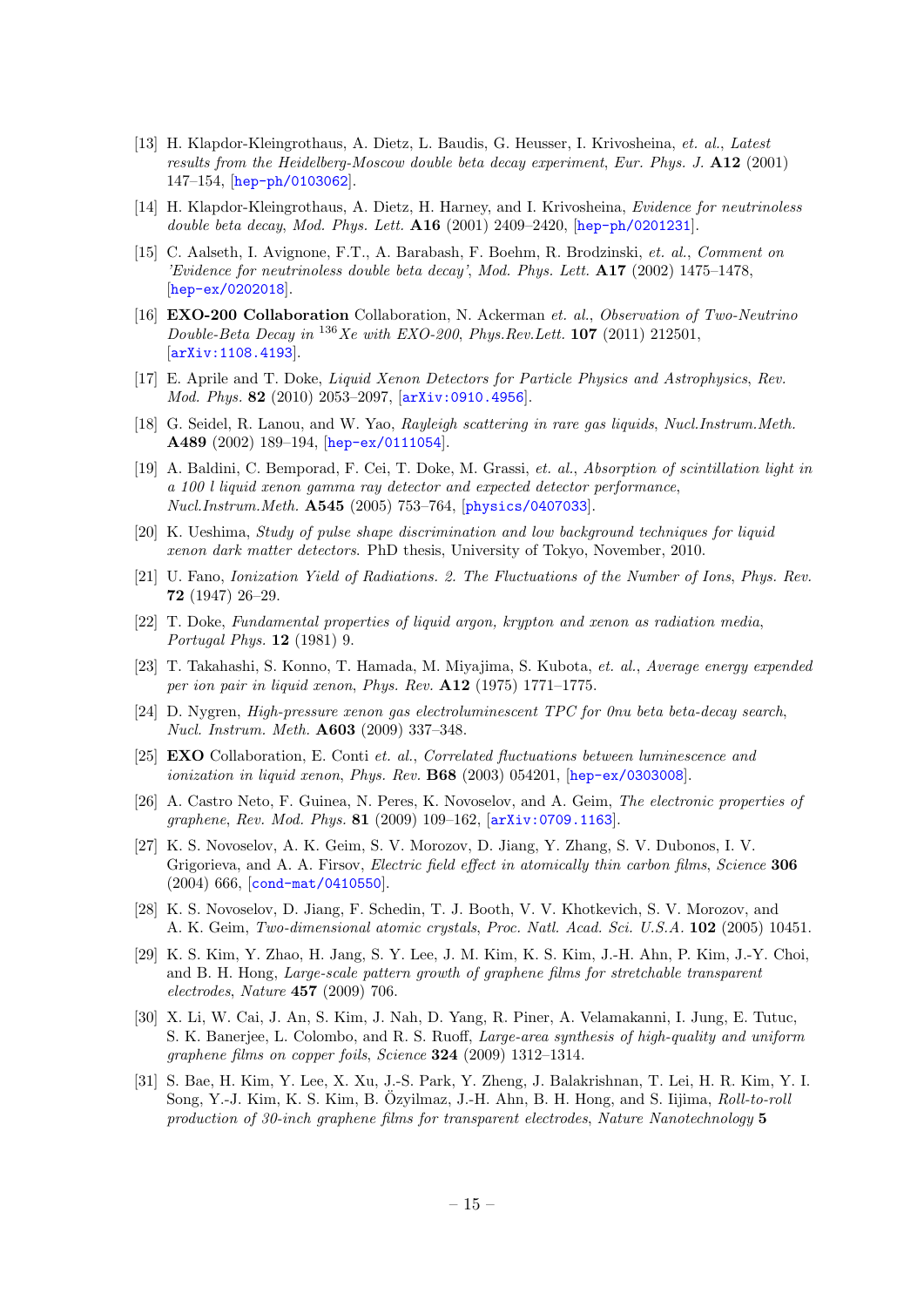(2010) 574.

- <span id="page-16-0"></span>[32] P. Y. Huang, C. S. Ruiz-Vargas, A. M. van der Zande, W. S. Whitney, M. P. Levendorf, J. W. Kevek, S. Garg, J. S. Alden, C. J. Hustedt, Y. Zhu, J. Park, P. L. McEuen, and D. A. Muller, Grains and grain boundaries in single-layer graphene atomic patchwork quilts, Nature 469 (2011) 389–392, [[arXiv:1009.4714](http://xxx.lanl.gov/abs/1009.4714)].
- [33] Q. Yu, L. A. Jauregui, W. Wu, R. Colby, J. Tian, Z. Su, H. Cao, Z. Liu, D. Pandey, D. Wei, T. F. Chung, P. Peng, N. P. Guisinger, E. A. Stach, J. Bao, S.-S. Pei, and Y. P. Chen, Control and characterization of individual grains and grain boundaries in graphene grown by chemical vapour deposition, Nature Materials  $10$  (2011) 443,  $\text{arXiv:1011.4690}$  $\text{arXiv:1011.4690}$  $\text{arXiv:1011.4690}$ .
- [34] E. Cockayne, G. M. Rutter, N. P. Guisinger, J. N. Crain, P. N. First, and J. A. Stroscio, Grain boundary loops in graphene, Phys. Rev. B 83 (2011) 195425, [[arXiv:1008.3574](http://xxx.lanl.gov/abs/1008.3574)].
- <span id="page-16-1"></span>[35] K. Kim, Z. Lee, W. Regan, C. Kisielowski, M. F. Crommie, and A. Zettl, Grain boundary mapping in polycrystalline graphene, ACS Nano 5 (2011) 2142.
- <span id="page-16-2"></span>[36] J. S. Bunch, S. S. Verbridge, J. S. Alden, A. M. van der Zande, J. M. Parpia, H. G. Craighead, and P. L. McEuen, Impermeable atomic membranes from graphene sheets, Nano Lett. 8 (2008) 2458, [[arXiv:0805.3309](http://xxx.lanl.gov/abs/0805.3309)].
- <span id="page-16-3"></span>[37] F. Bonaccorso, Z. Sun, T. Hasan, and A. C. Ferrari, *Graphene photonics and optoelectronics*, Nature Photonics 4 (2010) 611, [[arXiv:1006.4854](http://xxx.lanl.gov/abs/1006.4854)].
- <span id="page-16-4"></span>[38] R. R. Nair, P. Blake, A. N. Grigorenko, K. S. Novoselov, T. J. Booth, T. Stauber, N. M. R. Peres, and A. K. Geim, Fine structure constant defines visual transparency of graphene, Science 320 (2008) 1308.
- <span id="page-16-5"></span>[39] C. Lee, X. Wei, J. W. Kysar, and J. Hone, Measurement of the elastic properties and intrinsic strength of monolayer graphene, Science 321 (2008) 385.
- <span id="page-16-6"></span>[40] R. R. Nair, P. Blake, J. R. Blake, R. Zan, S. Anissimova, U. Bangert, A. P. Golovanov, S. V. Morozov, T. Latychevskaia, A. K. Geim, and K. S. Novoselov, Graphene as a transparent conductive support for studying biological molecules by transmission electron microscopy, Appl. Phys. Lett. **97** (2010) 153102,  $\overline{arXiv:1010.4888}$  $\overline{arXiv:1010.4888}$  $\overline{arXiv:1010.4888}$ .
- <span id="page-16-7"></span>[41] "The Nobel Prize in Physics 2010 - Scientific Background." Nobelprize.org, September, 2011. [http://www.nobelprize.org/nobel\\_prizes/physics/laureates/2010/advanced.html](http://www.nobelprize.org/nobel_prizes/physics/laureates/2010/advanced.html).
- <span id="page-16-8"></span>[42] M. M. Fogler, F. Guinea, and M. I. Katsnelson, Pseudomagnetic fields and ballistic transport in a suspended graphene sheet, Phys. Rev. Lett. 101 (2008) 226804, [[arXiv:0807.3165](http://xxx.lanl.gov/abs/0807.3165)].
- <span id="page-16-9"></span>[43] J. Sabio, C. Seoánez, S. Fratini, F. Guinea, A. H. Castro Neto, and F. Sols, *Electrostatic* interactions between graphene layers and their environment, Phys. Rev. B77 (2008) 195409, [[arXiv:0712.2232](http://xxx.lanl.gov/abs/0712.2232)].
- <span id="page-16-10"></span>[44] S. P. Koenig, N. G. Boddeti, M. L. Dunn, and J. S. Bunch, Ultrastrong adhesion of graphene membranes, Nature Nanotechnology 6 (2011) 543546,  $arXiv:1107.2174$ .
- <span id="page-16-11"></span>[45] M. Carson, J. Davies, E. Daw, R. Hollingworth, V. Kudryavtsev, et. al., Neutron background in large scale xenon detectors for dark matter searches, Astropart. Phys. 21 (2004) 667–687, [[hep-ex/0404042](http://xxx.lanl.gov/abs/hep-ex/0404042)].
- <span id="page-16-12"></span>[46] S. V. Kusminskiy, D. K. Campbell, A. H. C. Neto, and F. Guinea, Pinning of a two-dimensional membrane on top of a patterned substrate: The case of graphene, Phys. Rev. B83 (2011) 165405, [[arXiv:1007.1017](http://xxx.lanl.gov/abs/1007.1017)].
- <span id="page-16-13"></span>[47] D. Akerib, X. Bai, S. Bedikian, E. Bernard, A. Bernstein, et. al., Radio-assay of Titanium samples for the LUX Experiment,  $arXiv:1112.1376$ .
- <span id="page-16-14"></span>[48] A. Teymourian, D. Aharoni, L. Baudis, P. Beltrame, E. Brown, et. al., Characterization of the QUartz Photon Intensifying Detector (QUPID) for Noble Liquid Detectors, Nucl. Instrum.